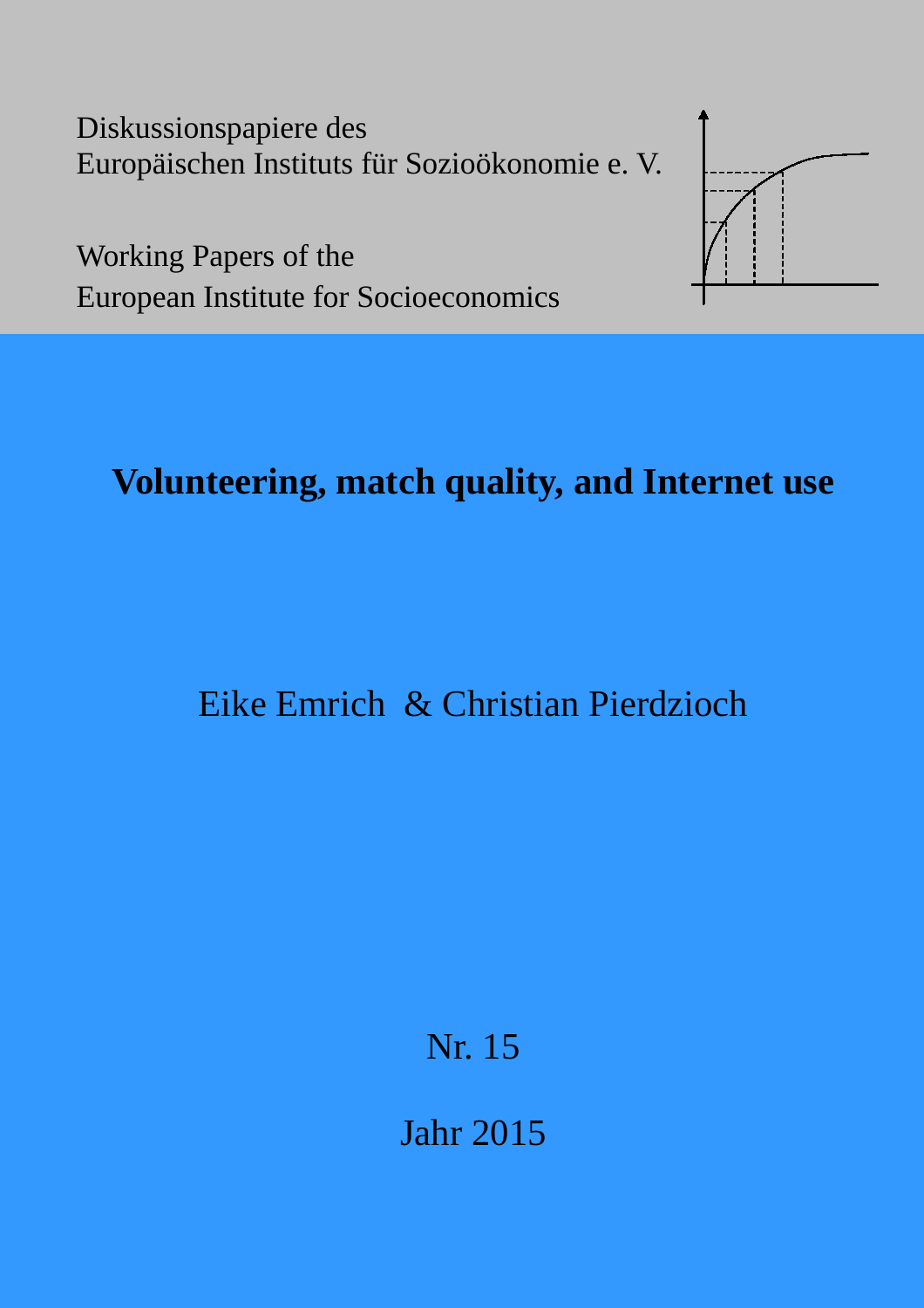## **Prof. Dr. Eike Emrich**

| Fachbereich:            | Sportökonomie und Sportsoziologie   |
|-------------------------|-------------------------------------|
| Adresse:                | Universität des Saarlandes          |
|                         | Sportwissenschaftliches Institut    |
|                         | Campus                              |
|                         | 66123 Saarbrücken                   |
| Tel: 049(0)681 302 4170 |                                     |
|                         | E-Mail: e.emrich@mx.uni-saarland.de |
|                         |                                     |

## **Prof. Dr. Christian Pierdzioch**

Fachbereich: Makroökonomie und Internationale Wirtschaftsbeziehungen Adresse: Helmut-Schmidt-Universität/Universität der Bundeswehr Holstenhofweg 85 22043 Hamburg Tel: 049(0)40 6541 2879 E-Mail: c.pierdzioch@hsu-hh.de

## © 2015

Europäisches Institut für Sozioökonomie e. V. / European Institute for Socioeconomics

c/o Universität des Saarlandes

Sportwissenschaftliches Institut Arbeitsbereich Sportökonomie und Sportsoziologie Campus, Gebäude 8.1

66123 Saarbrücken

http://www.soziooekonomie.org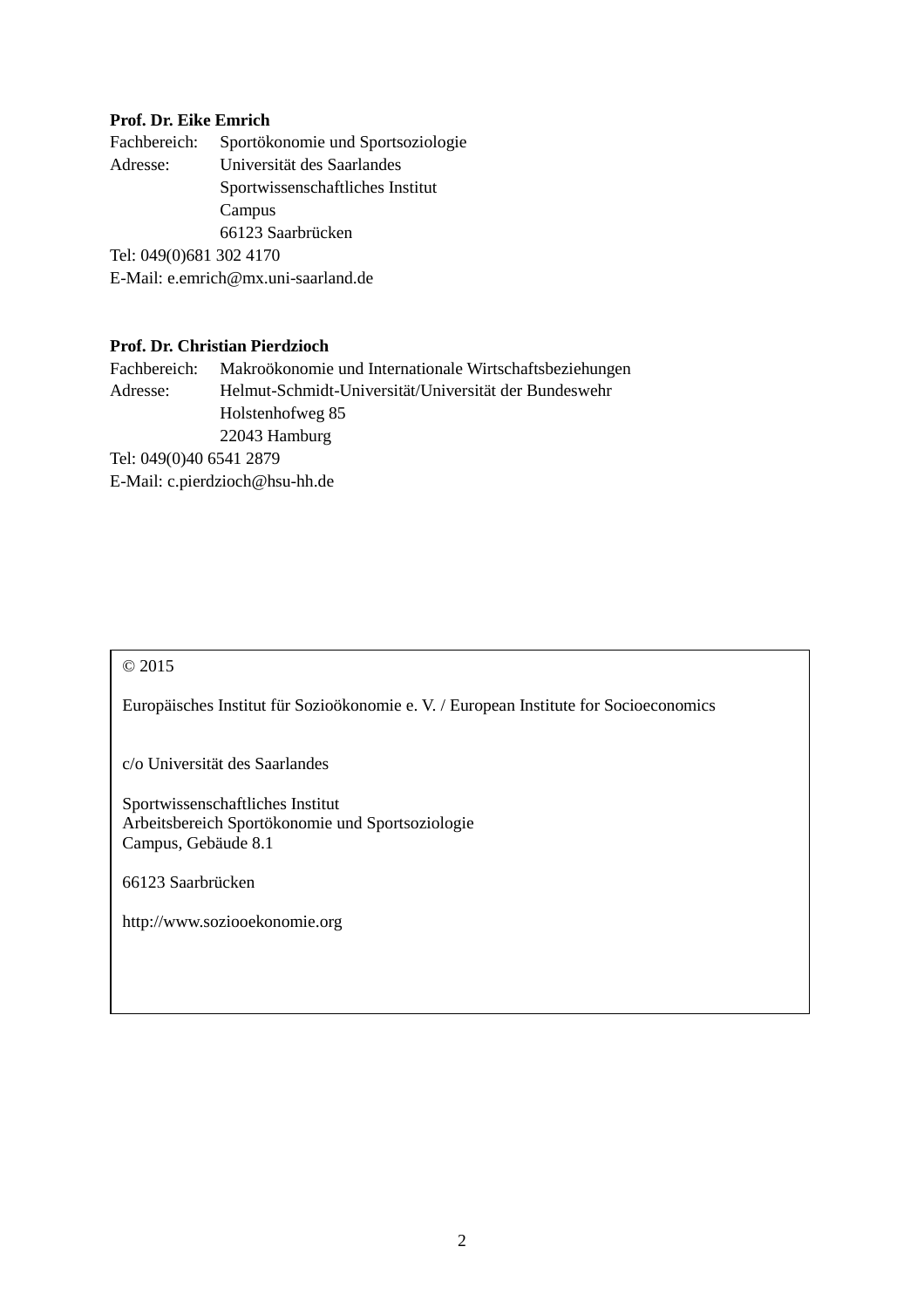#### Volunteering, match quality, and Internet use

Eike Emrich<sup>*a*</sup> and Christian Pierdzioch  $b*$ 

July 2015

#### Abstract

We used boosted regression trees to study the interplay between match quality and Internet use of volunteers. In our use of the term, match quality reflects the congruence of volunteers' motives for doing volunteer work and their utility experiences. Using data from an online survey questionnaire of volunteers working for the German Red Cross, we found a positive correlation between match quality and both social-media use and the intensity of volunteering-related Internet use. We used the estimated boosted regression trees to study the relative importance of Internet use and other control variables for match quality, the partial dependence of match quality on Internet use and the control variables, and the interaction of Internet use with the control variables.

#### JEL classification: H41, J22, L31

Keywords: Match quality; Volunteering; Boosted regression trees; German Red Cross

#### Addresses:

<sup>a</sup> Department of Sports Science, Saarland University, Campus Buildung B8.2 | 66123 Saarbrücken, Germany, E-mail: e.emrich@mx.uni-saarland.de.

 $b$ Department of Economics, Helmut Schmidt University, Holstenhofweg 85, P.O.B. 700822, 22008 Hamburg, Germany. E-mail: c.pierdzioch@hsu-hamburg.de.

\* Corresponding author.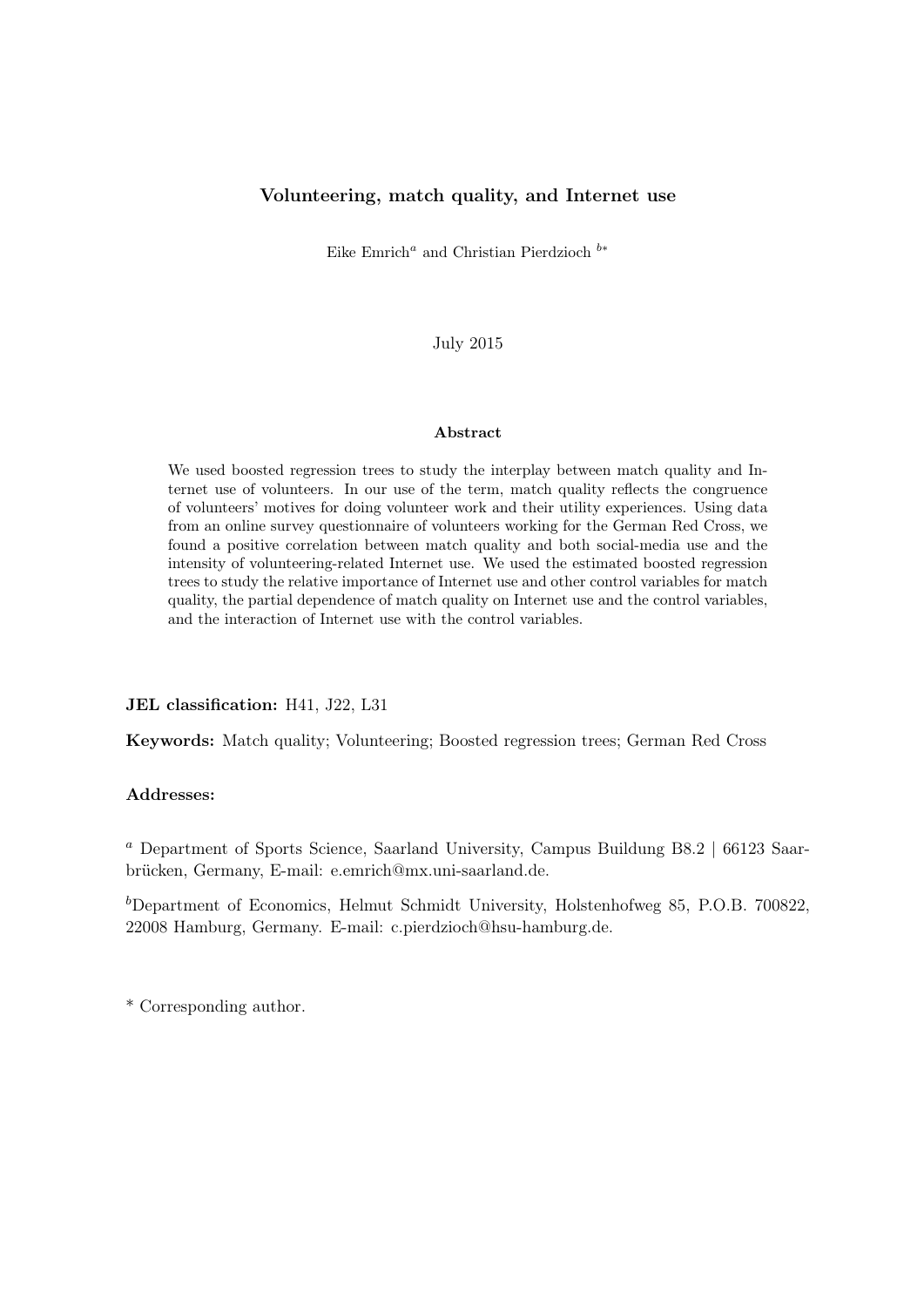## 1 Introduction

It contrast to a widely held reservation that mass media usage (Putnam 1995) in general and the adoption of the Internet in particular destroy social capital, results of a significant and growing body of research show that Internet use has a neutral or even a positive effect on the social integration of users and their civic and political participation (Hampton and Wellman 2003, Franzen 2003, Bauernschuster et al. 2014, among others). With regard to volunteering, Emrich et al. (2014) show that volunteer labor supply exhibits a positive correlation with the intensity of Internet use, and Emrich and Pierdzioch (2014) find that the intensity of volunteering-related use of the Internet exhibits a positive correlation with volunteers' commitment and their satisfaction with their volunteer work. In our empirical analysis, we went beyond earlier research in that we studied one specific channel through which Internet use may be linked to volunteers' commitment: the matching of volunteers motives and their utility experiences.

As with employer-employee relations in for-profit organisations studied in the large and significant labor-economics literature on search-and-matching models, volunteering in non-profit organisations can be interpreted as a process of search (Schiff 1980). This process has at least two dimensions. First, a volunteer in spe needs to find an organisation that is a good match for his or her humanitarian or ideological values. Second, once a volunteer has found such an organisation, a volunteer needs to learn about how this organisation works and whether he or she can get along with the staff and other volunteers working for this organisation. Importantly, a volunteer needs to find a specific position that makes it possible to match utility experiences from doing volunteer work with his or her motives for doing volunteer work. A mismatch of motives and utility experiences can be expected to lead to dissatisfaction, reduced work effort, weak organisational bonds, and eventually a high turnover rate. This research sheds lights on the second dimension of the search process by studying empirically whether specific forms of Internet use and the intensity of Internet use correlate with match quality in the German Red Cross (GRC), a large non-profit organisation.

In order to measure match quality, we combined data on motives for doing volunteer work with data on utility experiences, both collected by means of an online survey questionnaire, to form an index of match quality. We measured motives and utility experiences along three dimensions that cover the three broad types of models commonly studied in economic research on volunteering: the public-goods model (Roberts 1984, Bergstrom et al. 1986, Duncan 1999), the private-consumption model (Andreoni 1989, 1990, Harbough 1998), and the human-capital model (Menchink and Weisbrod 1987). Technically, we constructed our index of match quality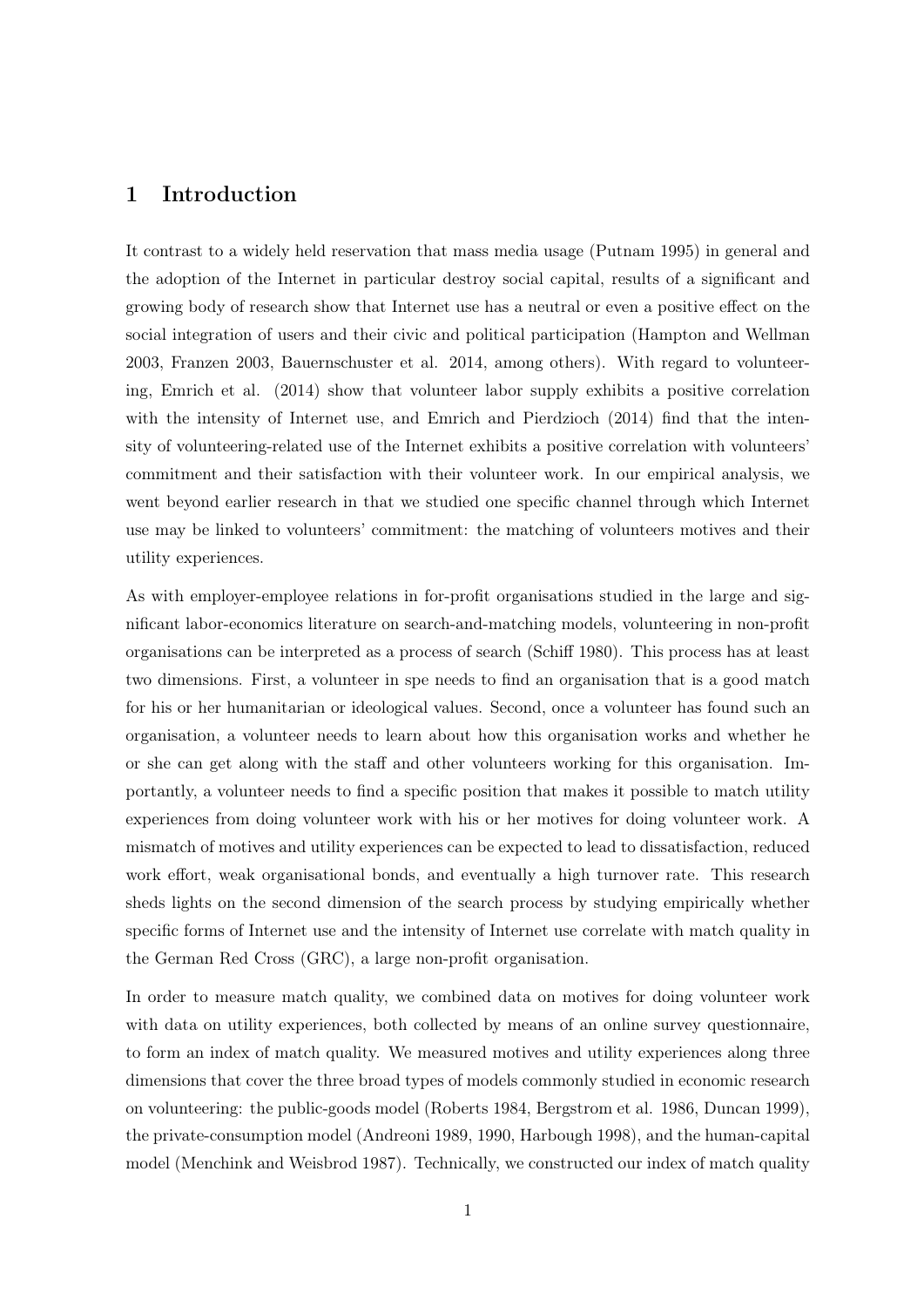along the lines suggested by Stukas et al. (2009). They construct an index of match quality by combining data on volunteer motives with data on environmental affordances to meet those motivations, where volunteer motives are measured using a functional approach developed in an influential contribution by Clary et al. (1998). While the match quality index that Stukas et al. (2009) propose reflects the research tradition in the psychology literature, our index of match quality brings together data on volunteer motives and volunteer utility experiences and thus draws on the terminology of economics.

Despite similarities in terms of terminology, the way we measure match quality differs in many ways from how how match quality is commonly measured in labour economics, where match quality is a key concept. In labour economics, match quality typically refers to a time invariant but initially unknown match-specific worker productivity. Match quality is an experience good because new information on worker productivity is unearthed during a match (Jovanovic 1979). While widely studied classical search-and-matching models underscore the key importance of match quality, direct evidence on match quality is hardly available due to a lack of micro-level data on the productivity of a worker-firm match. In empirical research, data on job tenure and wages have been used to proxy match quality (see, for example, Bowlus 1995), but such an approximation is not useful in case of volunteers because volunteers "work for nothing". An alternative approach is to measure match quality using output data. For example, Jackson (2013) uses data on student test scores to measure how the quality of a match between a teacher and a school shape student achievement. Such an output-based approach is hardly applicable because the German Red Cross mainly produces output for third parties that are not members of the GRC, and we had not available data on, for example, the health condition of an accident victim rescued by a volunteer team of GRC emergency medical technicians. Yet another approach used in labour economics is to measure match quality using data on job satisfaction or job-related well-being (Freeman 1978, Akerlof et al. 1998, Green 2010, among others). However, job satisfaction, while having the advantage that it also captures nonpecuniary rewards, is only an indirect measure of match quality, even though job satisfaction and match quality should exhibit a stronger positive correlation than match quality and wages (Gielen 2013). Moreover, job satisfaction often can be measured along several different dimensions, giving rise to the question of how to condense these information into a single and comprehensive measure of match quality (Barmby et al. 2012; but see also, Ferreira and Taylor 2011).

The Internet can help to balance volunteer motives and volunteer utility experiences by improving search-and-matching efficiency, but Internet use certainly is not the only variable influencing match quality. While earlier research in labour economics on the determinants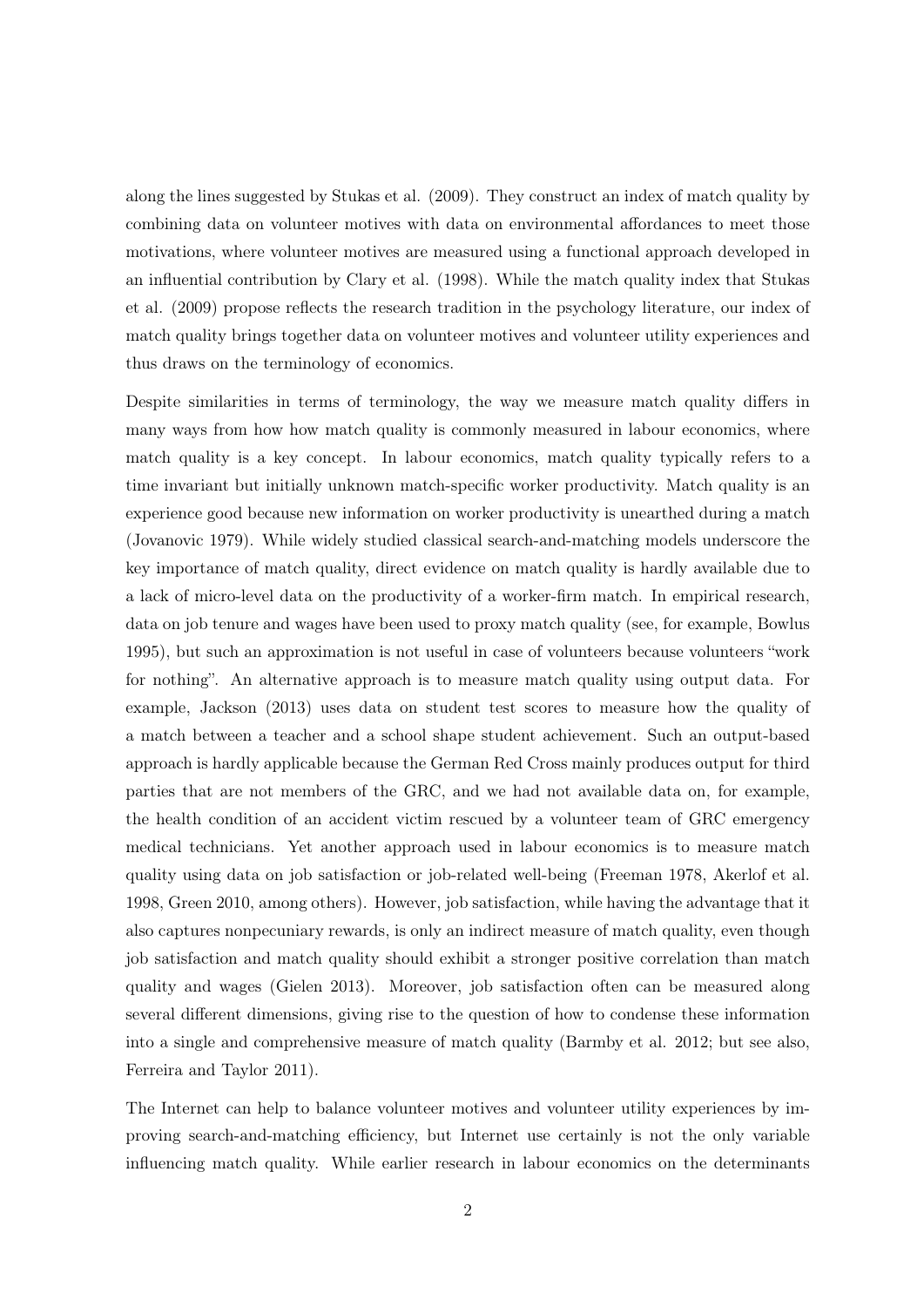of job satisfaction (Green 2010, Gielen 2013, among others) and in sociology on volunteer satisfaction (Cnaan and Cascio 1999, Boezeman and Ellemers 2008, Garner and Garner 2009, Hustinx 2010, among others; for a survey of the literature, see Wilson 2012) provides some guidance as to which variables may influence match quaility, in principle a potentially large group of predictor variables may influence match quality to different extents. Some elements in this group should reflect how volunteer work is organised. For example, match quality could be linked to whether a volunteer receives support from the GRC, whether a volunteer can participate in communication and decision processes, whether training programs for volunteers are available, and whether a volunteer has a flexible timetable for doing his or her work. Other elements in the group of predictor variables should reflect that match quality could be linked to various socioeconomic variables like a volunteer's social integration into the GRC group, a volunteer's generel humanitarian values, and last but not least the overall importance of the volunteer work at the GRC for a volunteer. Match quality could be linked to all these predictor variables in a complex and potentially nonlinear way, and it is also conceivable that the various predictor variables interact with each other. For example, Internet use may strengthen the effect of training programs on match quality because it brings these training programs to a volunteer's awareness, helps to establish efficient e-learning techniques, and opens up the possibility that a volunteer gives feedback during a training program.

We applied a flexible machine learning algorithm known as boosted regression trees (Friedman 2001, 2002) to study how match quality is linked to a broad range of organisational and socioeconomic predictor variables. Boosted regression trees combine elements of statistical boosting with regression trees. Regression trees use, in a first step, binary recursive splits to subdivide the domain of the various predictor variables into non-overlapping regions. In a second step, the reaction of match quality (the response variable) in every region is set to a constant region-specific value to minimize a loss function. In a third step, the predicted match quality is computed by aggregating over the regions (for a comprehensive analysis of regression trees, see Breiman et al. 1983). Regression trees capture potential interaction effects between predictor variables, they provide a unified platform to study different variable types (nominal, ordinal, cardinal), they use surrogate splits to model missing data, and they are robust to outliers and to the inclusion of irrelevant predictors (Breiman et al. 1983, Hastie et al. 2009, James et al. 2013). At the same time, however, their hierarchical structure makes regression trees sensitive to small disturbances of the data. Boosted regression trees overcome this data sensitivity by combining a large number of trees (Friedman 2002). Special techniques have been developed for boosted regression trees that render it possible to study in detail how match quality depends on a large group of organisational and socioeconomic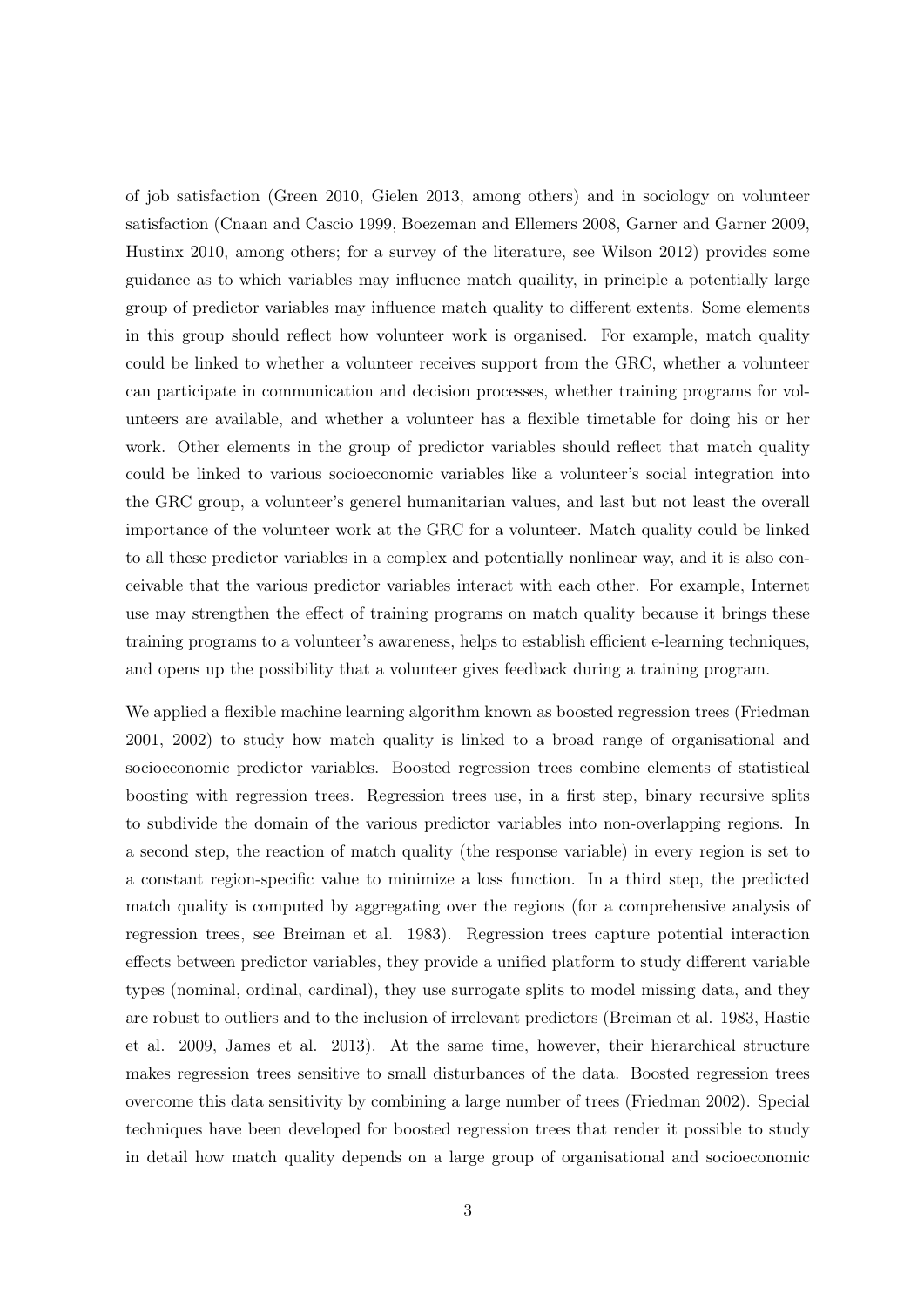predictor variables, how match quality responds to interactions of the predictor variables, and how important the various predictor variables are for predicting the cross-section of match quality across a large number of volunteers.

We proceed as follows. In Section [2,](#page-6-0) we describe how boosted regression trees are computed. In Section [3,](#page-8-0) we describe the data that we use to construct our index of match quality, our data on the intensity of Internet use by volunteers, and the data on several control variables. In Section [4,](#page-16-0) we summarize our empirical findings. In Section [5,](#page-23-0) we conclude.

# <span id="page-6-0"></span>2 Boosted Regression Trees

While boosted regression trees have been studied extensively in the machine learning literature since the pioneering work by Friedman (2001, 2002), machine learning techniques have come to the attention of economists only very recently (for a survey, see Varian 2014). A detailed exposition can be found in the textbook by Hastie et al. (2009, Chapter 9). For an introduction, see the textbook by James et al. (2013, Chapter 8).

A regression tree partitions the domain of the *n* predictor variables,  $\mathbf{x} = (x_1, x_2, ..., x_n)$ , into  $l$  disjoint regions,  $R_l$ . At the top level of a regression tree, these regions can be constructed given a predictor,  $s = 1, 2, ..., n$ , and a partitioning point (split point), p, as the half-planes  $R_1(s,p) = \{x_s | x_s \leq p\}$  and  $R_2(s,p) = \{x_s | x_s > p\}$ , where our notation follows the one used by Hastie et al. (2009, Chapter 9). The optimal partitioning predictor and the optimal split point can then be identified using the following simple Tree Algorithm:

- 1. Loop over partitioning predictors:  $s$  in 1 to  $n$ :
	- (a) Loop over all split points  $p$ :
		- i. Construct half-planes:  $R_1(s, p) = \{x_s | x_s \leq p\}$  and  $R_2(s, p) = \{x_s | x_s > p\}.$
		- ii. Compute for a squared error loss function:  $\bar{y}_k = \text{mean}\{y_i \mid x_s \in R_k(s, p)\},$ where  $k = 1, 2$  and  $y_i$  denotes observation i of the response variable.
	- (b) Compute and store the loss for every split point:  $L_{s,p} = \sum_{k} \sum_{x_s \in R_k(s,p)} (y_i \bar{y}_k)^2$ .
- 2. Select the optimal partitioning predictor and the optimal split point:  $\min_{s,p} L_{s,p}$ .

Once the first partitioning predictor and the first split point have been identified, the emerging regression tree has two terminal nodes. For this new tree, the Tree Algorithm is repeated separately for the optimal two half-planes identified at the top level. As this partitioning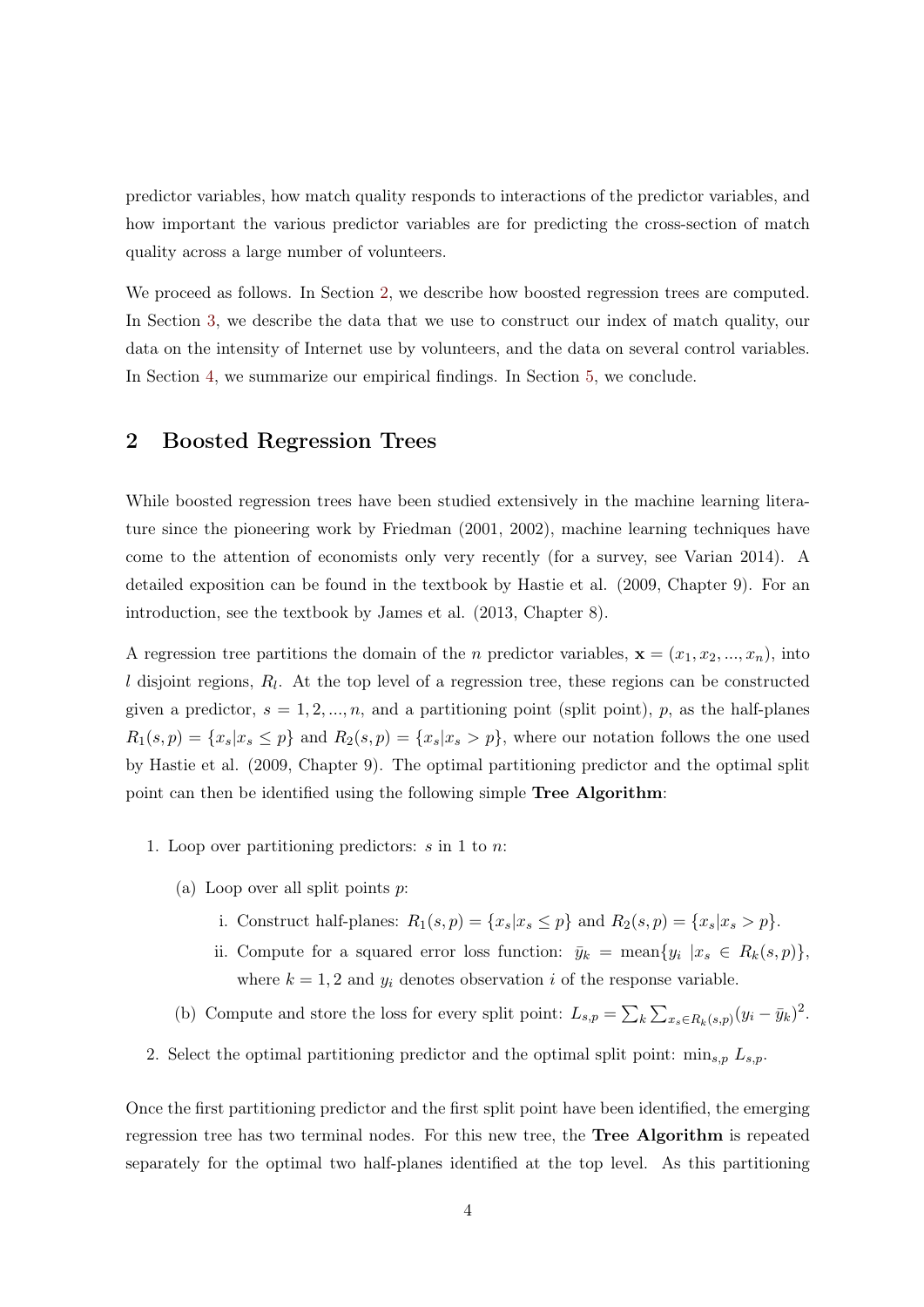process continues, a complex hierarchical regression tree emerges that sends the predictors down its branches into the optimal regions,  $R_l$ . Once the partitioning process stops, the response variable (that is, match quality), can be predicted by checking the  $L$  terminal nodes of the tree:

<span id="page-7-0"></span>
$$
T\left(\mathbf{x}_i, \{R_l\}_1^L\right) = \sum_{l=1}^L \bar{y}_l \mathbf{1}(\mathbf{x}_i \in R_l),\tag{1}
$$

where  $T$  denotes a tree and 1 denotes the indicator function. Equation [\(1\)](#page-7-0) shows that, even though in every particular region the prediction of match quality is simply given by its constant region-specific mean, the L region-specific means allow complex responses of match quality to the predictor variables to be modelled. Equation [\(1\)](#page-7-0) also shows, however, that the hierarchical structure of a tree implies that if data are sent, say, to the left at an upper node of a tree then this allocation decision propagates through the entire remaining lower tree. A regression tree, thus, is sensitive to small changes in the data, making it a high-variance predictor. Among the techniques that have been advocated in the machine learning literature to remedy the data sensitivity of regression trees are bootstrap aggregation (Breiman 1996), random forests (Breimann 2001), and boosted regression trees. These techniques have in common that the response variable is modelled by combining a large number of regression trees.

We grew regression trees in our empirical research using a boosting algorithm known as gradient least-squares boosting (Friedman 2001, 2002). Retaining the assumption of a squared error loss function,  $L = (y - F(\mathbf{x}))^2$ , gradient least-squares boosting aims at minimizing this loss function by approximating the unknown function,  $F(\mathbf{x})$ , which maps the predictors into predictions of match quality. Adopting a notation that follows the one used by Friedman (2001), the following Boosting Algorithm describes how to find such an approximation:

- 1. Initialize the algorithm:  $T_0 = \bar{y}$ .
- 2. Define some upper bound,  $M$ , for the number of iterations.
- 3. For m in 1 to M:
	- (a) Compute the pseudo residuals:  $\hat{y}_i = y_i F_{m-1}(\mathbf{x}_i)$ , where  $i = 1..., N$ .
	- (b) Fit a regression tree,  $T_m$ , to the pseudo residuals to minimize L.
	- (c) Update the function estimate:  $F_m(\mathbf{x}) = F_{m-1}(\mathbf{x}) + T_m \left( \mathbf{x}, \{R_{l,m}\}_{1}^{L,m}\right)$  $\binom{L,m}{1}$ .
	- (d) Equipped with the new function estimate, go back to Step (a).
- 4. Compute the final function estimate:  $F(\mathbf{x}) = \sum_{m=0}^{M} T_m \left( \mathbf{x}, \{R_{l,m}\}_{1}^{L,m} \right)$  $\binom{L,m}{1}$ .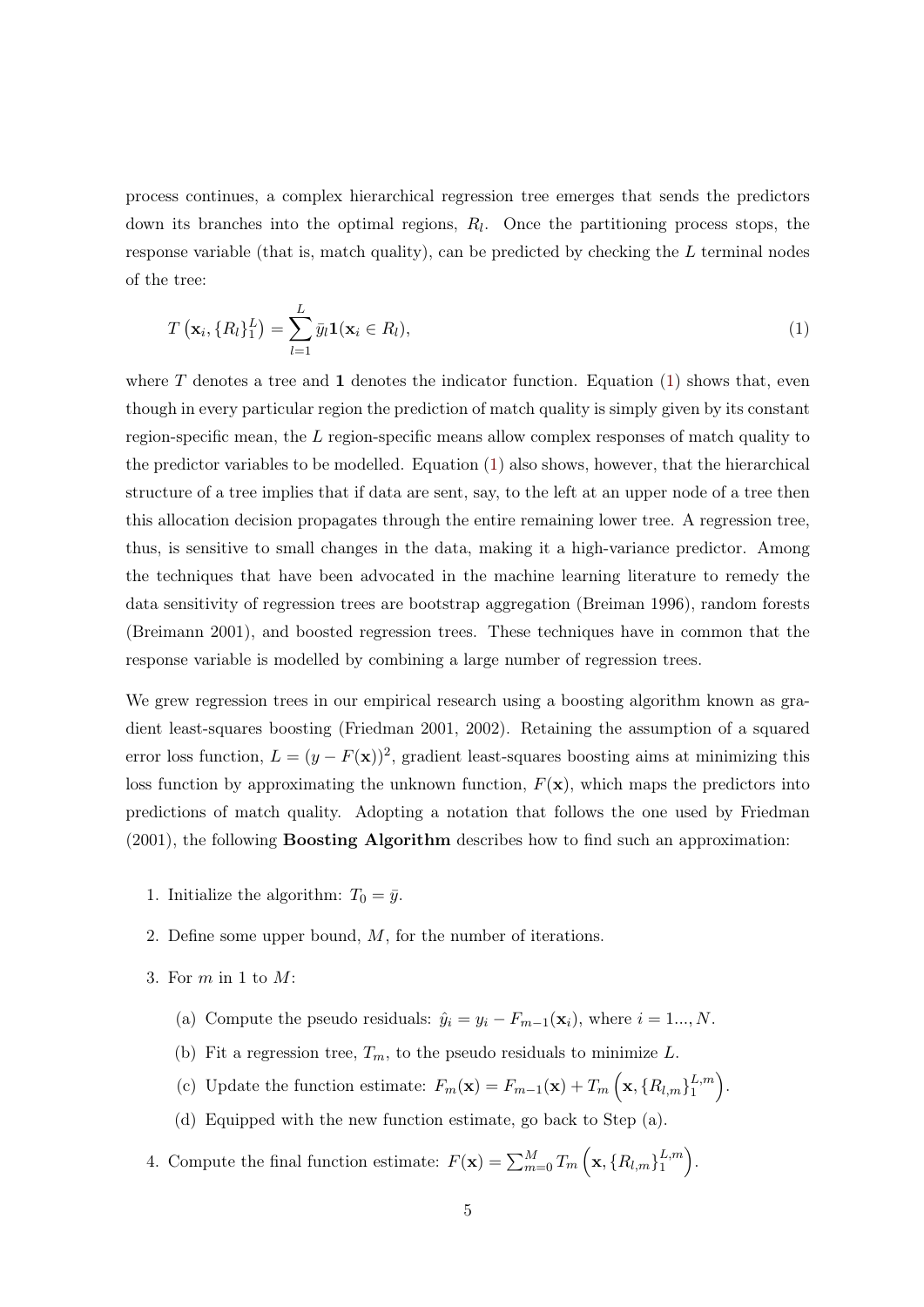The number of iterations,  $M$ , can be determined by first splitting the dataset into a training set and a prediction set, and then by searching for the minimum of the prediction error for alternative values of  $M$ . Alternatively, the optimal  $M$  can be fixed using cross validation.

In order to scale down the influence of individual regression trees on the function approximation and, thus, to make the algorithm more robust, Friedman (2001) suggests to modify Step 3(c) in the **Boosting Algorithm** by introducing a learning rate,  $0 < \zeta \le 1$ . Line Step 3(c) becomes

<span id="page-8-1"></span>
$$
F_m(\mathbf{x}) = F_{m-1}(\mathbf{x}) + \zeta T_m\left(\mathbf{x}, \{R_{l,m}\}_{1}^{L,m}\right). \tag{2}
$$

A smaller learning rate implies that more regression trees are needed to approximate  $F(\mathbf{x})$ . Hence, if the learning rate is fixed at a small value, the maximum number of iterations,  $M$ , should be large. In the boosting literature, it is common practice to choose  $\zeta < 0.1$ , and to set  $M = 1,000$  or larger.

As a further modification, Friedman (2002) introduces a bootstrapping element into boosting. The resulting stochastic gradient boosting algorithm requires to sample without replacement, in every iteration, a subset from the data. Only the sampled data are then used to estimate the next tree,  $T_m$ , in the **Boosting Algorithm** in Step 3(b). Boostrapping should help to lower the correlation of predictions of individual trees and to make, as in a standard economic portfolio model that builds a low variance portfolio from uncorrelated assets, boosted regression trees a low-variance estimator.

# <span id="page-8-0"></span>3 The Data

After pre-sample testing based on interviews with 32 volunteers, an online questionnaire study was conducted from April to May 2013. The link to the online questionnaire study was distributed among GRC volunteers by means of a top-down snowball approach. Filling in the online questionnaire took approximately 20−30 minutes of time. In total,  $N = 4,611$ volunteers participated in the survey, resulting in a rich dataset.

It should be noted already at this stage of the analysis that we can be no means claim that this rich dataset represents the entire population of GRC volunteers. The GRC is a large organisation that consists of a national entity, 19 regional branches, and more than 420 district branches, and a national Federation of Nurses' Associations with 34 nurses' associations. For more information on the GRC, see [http://www.drk.de/ueber-uns/auftrag/english.](http://www.drk.de/ueber-uns/auftrag/english.html) [html](http://www.drk.de/ueber-uns/auftrag/english.html)). More than 400,000 volunteers work for the GRC. See [http://www.drk.de/angebote/](http://www.drk.de/angebote/engagement/ehrenamt.html) [engagement/ehrenamt.html](http://www.drk.de/angebote/engagement/ehrenamt.html).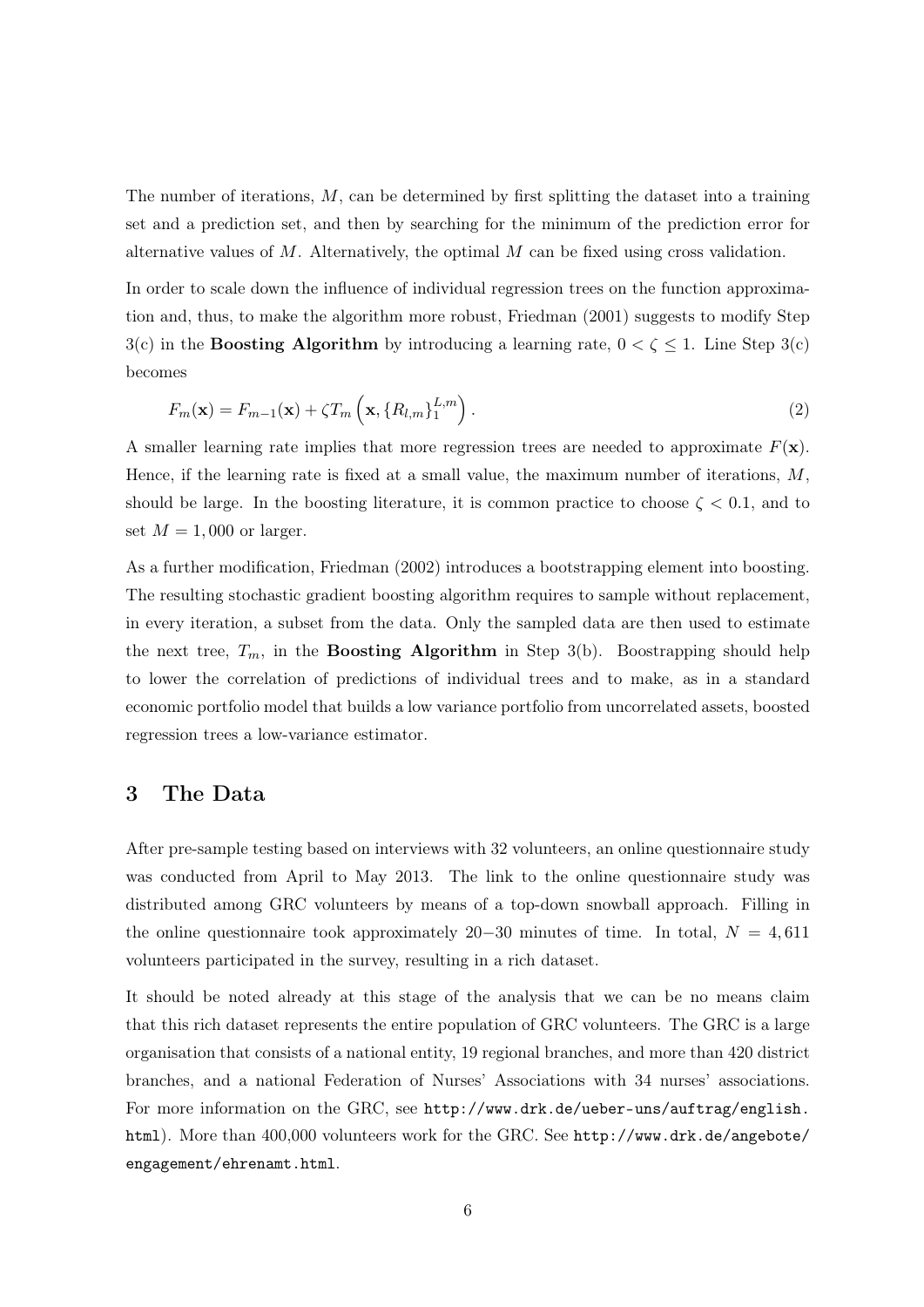Table 1: Motive and Utility Dimensions Used to Construct the Matching Index

<span id="page-9-0"></span>

| Match dimension                                      |  |  |  |
|------------------------------------------------------|--|--|--|
| to work together with other individuals              |  |  |  |
| to contribute to small-scale developments in society |  |  |  |
| to bring about changes in politics                   |  |  |  |
| to improve one's standing within the GRC             |  |  |  |
| to improve job-market prospects                      |  |  |  |
| to acquire job-market skills                         |  |  |  |
| to spend leisure time in a worthwhile manner         |  |  |  |
| to improve one's standing in other parts of society  |  |  |  |
| to come to other's attention within the GRC          |  |  |  |
| to come to other's attention in society              |  |  |  |
| to have fun                                          |  |  |  |
| to help others                                       |  |  |  |
| to strengthen the GRC                                |  |  |  |
| to defend one's interests                            |  |  |  |

## 3.1 Measuring Match Quality

Table [1](#page-9-0) shows the motive and utility dimensions for which we collected data to construct our matching index. For every volunteer in our dataset, we used data for 14 motive and utility dimensions. The motive and utility dimensions cover altruistic dimensions (public-goods model), egoistic motives like having fun and spending leisure time in a worthwhile manner (private-consumption model), and extrinsic dimensions related to job-market performance and social networking (human-capital model). Volunteers could rank separately every motive and every utility dimension on a 5-point scale from "do not agree" to "totally agree". Motives and utility reflect a volunteer's experiences at the time the survey study was undertaken (that is, volunteers were not asked to evaluate in retrospect their motives for becoming a volunteer).

We computed a match-quality index (MQI) by aggregating the motive and utility dimensions using the following formula:

<span id="page-9-1"></span>
$$
\text{MQI}_i = \sum_{j=1}^{14} \text{motive}_{i,j} \times \text{utility}_{i,j},\tag{3}
$$

where  $i$  denotes a volunteer index. The MQI given in Equation  $(3)$  is constructed as suggested by Stukas et al. (2009), who compute a match-quality index using motives and affordanes. When both a motive dimension and the corresponding utility dimension receive a high rank then match quality is high along this dimension. Furthermore, the high rank implies that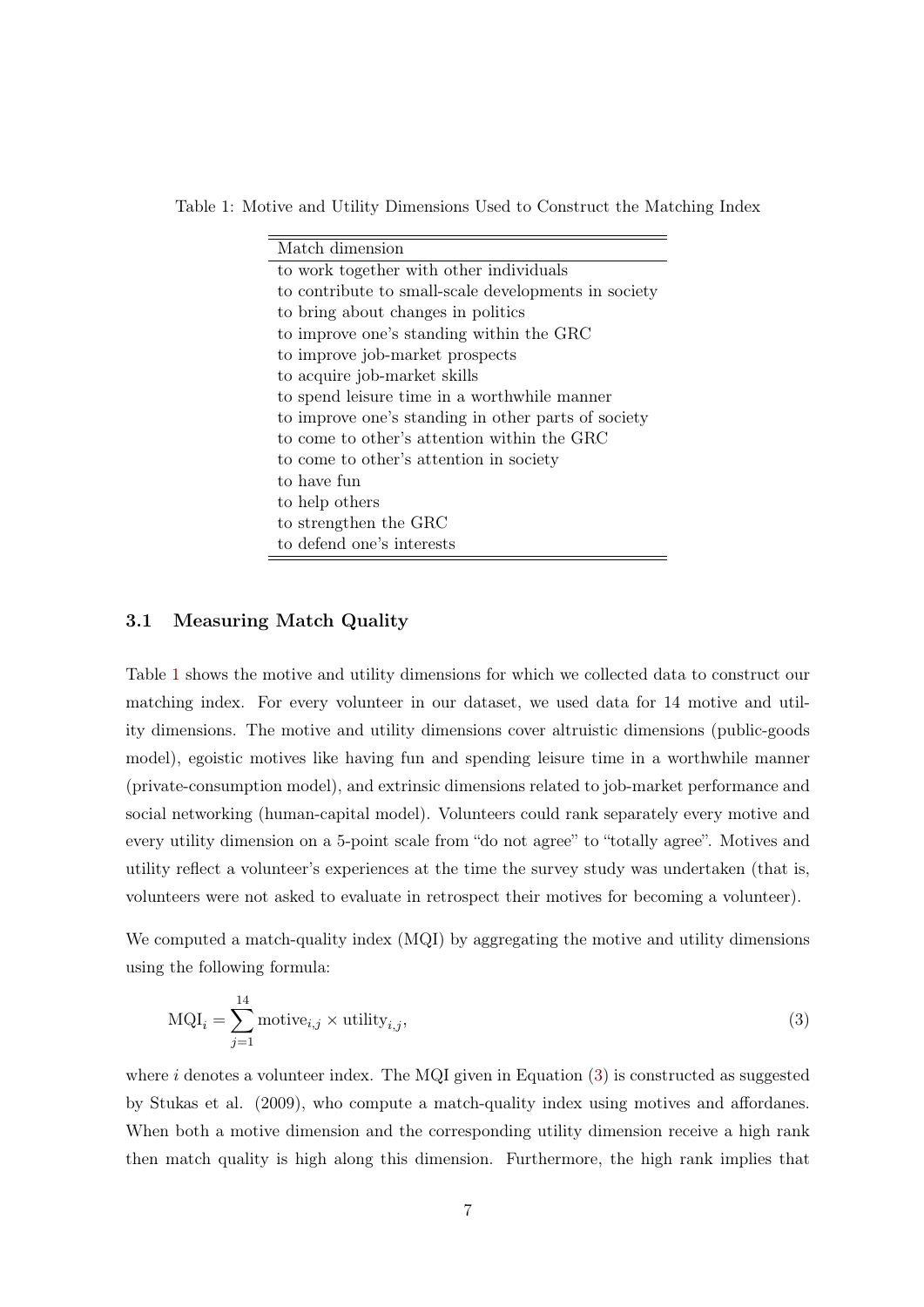<span id="page-10-0"></span>Figure 1: Match-Quality Index ( $N = 3,527$ )



the respective dimension is important for a volunteer, and so this dimension automatically receives a large weight in the construction of the match-quality index. When both a motive dimension and a utility dimension receive a low rank then match quality is also high in this dimension, but the dimension automatically receives a small weight in the construction of the match-quality index because the dimension is comparatively less important for a volunteer. Finally, when a motive dimension receives a low rank but the corresponding utility dimension receives a high rank, this dimension receives a small weight because the differences in the ranks signal a mismatch along this dimension. Figure [1](#page-10-0) plots the resulting match-quality index. After removing data for which an MQI could not be computed due to missing data, data were available for  $N = 3,527$  volunteers. The MQI has a mean of 152.09 index points, a median of 149 index points, and a standard deviation of 44.75 index points.

It is interesting to study whether the MQI correlates with measures of volunteer satisfaction. Table [2](#page-11-0) shows summary statistics of various measures of volunteer satisfaction. We collected data on the overall satisfaction of volunteers with their volunteering at the GRC, their satisfaction with comradship in the GRC, their satisfaction with the appreciation of volunteer work in the GRC, satisfaction with the management culture of the GRC, and their satisfaction with any payments they had received for their volunteer work (for an index of volunteer satisfaction, see also Galindo-Kuhn and Guzley 2001; for a proposal as to how to combine data on job satisfaction to a measure of match quality, see Ferreira and Taylor 2011). Volunteers could rank their satisfaction on a 5-point scale, where higher values correspond to higher satisfaction levels.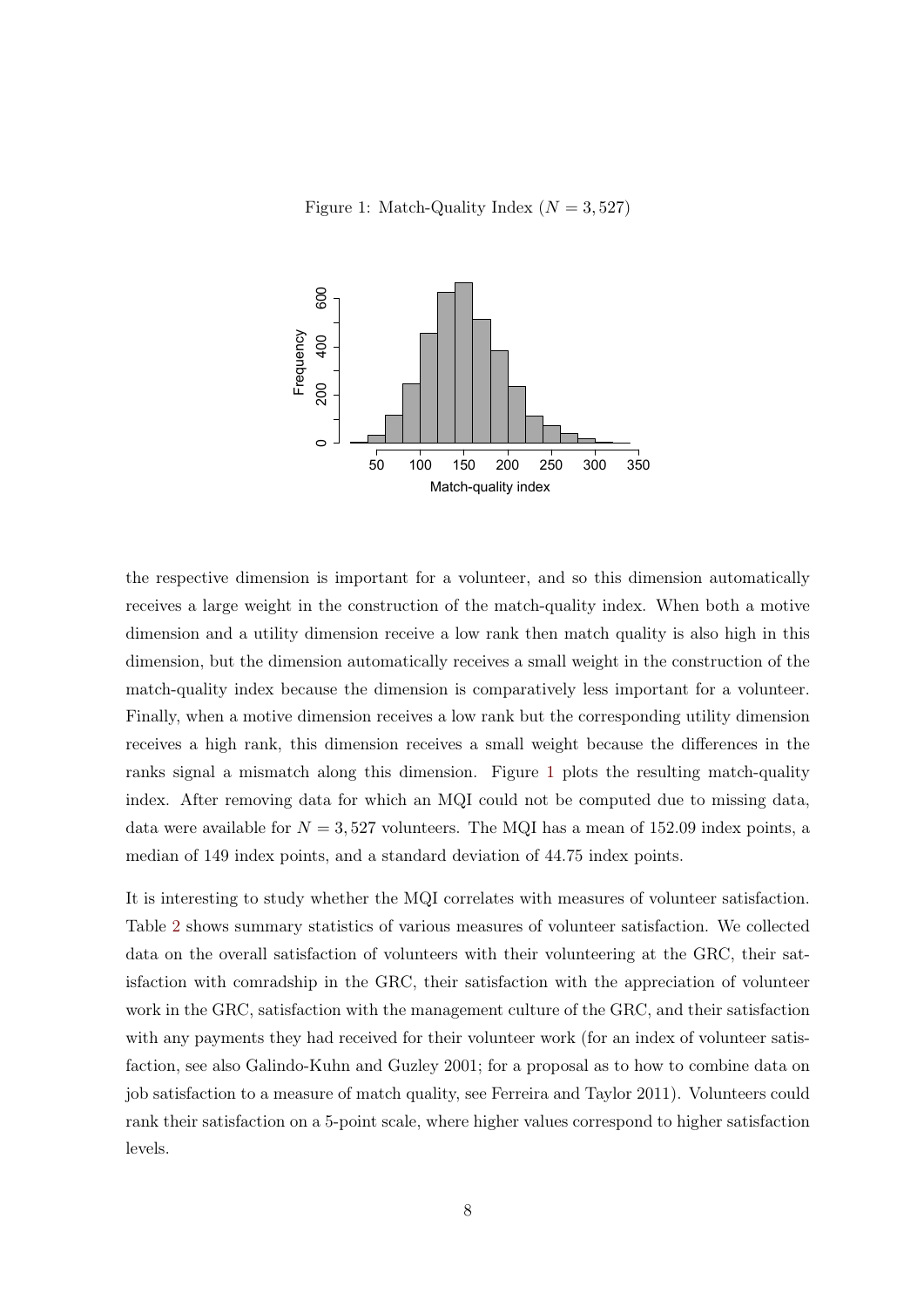| $N_{\rm c}$ |                                                                                                                                                                                       | SD.         |
|-------------|---------------------------------------------------------------------------------------------------------------------------------------------------------------------------------------|-------------|
|             | 4.00                                                                                                                                                                                  | 0.76        |
|             | 4.00                                                                                                                                                                                  | 0.88        |
|             | 4.00                                                                                                                                                                                  | 1.09        |
|             | 3.00                                                                                                                                                                                  | 0.95        |
|             | Satisfaction with volunteering $3,518$ 4.11<br>Satisfaction with comradeship $3,520$ 4.11<br>Satisfaction with appreciation $3,515$ 3.74<br>Satisfaction with management $3,497$ 3.31 | Mean Median |

Satisfaction with payments  $1,242$  3.45  $4.00$  1.14

<span id="page-11-0"></span>Table 2: Measuree of Volunteer Satisfaction

Note:  $SD =$  standard deviation.

 $\equiv$ 

Table 3: Association of the Match-Quality Index With Measures of Volunteer Satisfaction

<span id="page-11-1"></span>

| Rank of satisfaction measure   | 1.     | $2^{\circ}$                 | 3             |        | $\mathbf{p}$ |
|--------------------------------|--------|-----------------------------|---------------|--------|--------------|
| Satisfaction with volunteering |        | 114.55 123.77 132.18 149.62 |               |        | 167.57       |
| Satisfaction with comradeship  |        | 108.48 125.89 141.62 149.33 |               |        | 163.09       |
| Satisfaction with appreciation |        | 119.90 139.96 148.78 153.38 |               |        | 161.58       |
| Satisfaction with management   |        | 121.18 137.03               | 149.77 159.71 |        | 170.25       |
| Satisfaction with payments     | 156.61 | 149.04                      | 159.49        | 159.30 | 164.97       |

Note: This table shows the mean value of the  $MQI$  for the different ranks of the satisfaction measures.

While volunteer satisfaction is a broader concept than just match quality, the results given in Table [3](#page-11-1) show that the association of the match-quality index with the various dimensions of volunteer satisfaction is positive. Higher values of the match-quality index are on average accompanied by higher levels of volunteer satisfaction. The positive association between the match-quality index and volunteer satisfaction is in line with economic intuition (and the labour-economics literature that uses job satisfaction measures as a proxy for match quality) given that one would expect that a low match quality results in low volunteer satisfaction (though volunteer dissatisfaction in principle can also result if match quality is high, et vice versa).

#### 3.2 Data on Internet Use

Table [4](#page-12-0) summarizes information on the intensity of Internet use. We asked volunteers to rate on a 5-point scale how intensely they use the Internet for GRC-related volunteering purposes and how intensely they use the Internet site of the GRC. In addition, we asked volunteers to rate on a 5-point scale how intensely they use the Internet in their leisure time. The three categories of Internet use are likely to overlap, but the model that we used in our empirical analysis traced out the partial effects of the three categories of Internet use on the MQI. The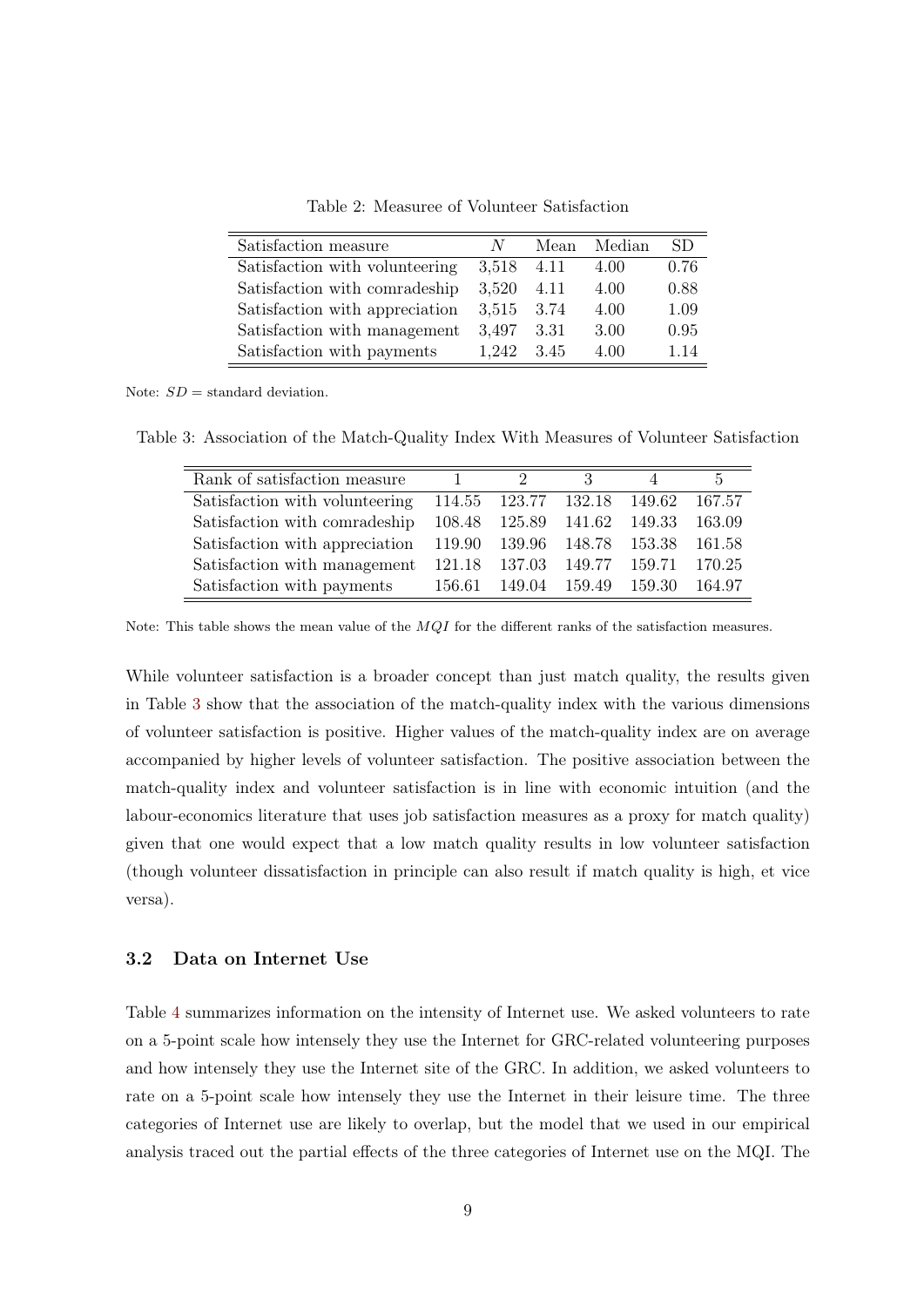<span id="page-12-0"></span>Table 4: Measures of Internet Use

Panel A: Primary Classification of Internet Use (5-Point Scale)

| Dimension of internet use                                        | N -        |                               | Mean Median SD |      |
|------------------------------------------------------------------|------------|-------------------------------|----------------|------|
| Volunteer uses Internet for GRC volunteering                     |            | $3.501 \quad 4.16 \quad 4.00$ |                | 0.92 |
| Volunteer uses Internet site of the GRC                          | 3,505 3.37 |                               | 4.00           | 1.15 |
| Volunteer uses Internet during his/her leisure time $3,502$ 2.49 |            |                               | -3.00          | 1.14 |

Panel B: Association of the Match-Quality Index With Internet Use

| Intensity of Internet use                                                              | $\eta$                             | $\mathcal{R}$ | h |
|----------------------------------------------------------------------------------------|------------------------------------|---------------|---|
| Volunteer uses Internet for GRC volunteering                                           | 125.96 138.70 150.65 158.53 165.83 |               |   |
| Volunteer uses Internet site of the GRC                                                | 137.57 149.24 156.63 164.07 179.79 |               |   |
| Volunteer uses Internet during his/her leisure time 127.88 148.35 142.14 149.39 158.92 |                                    |               |   |

Panel C: Other Classification of Internet Use (Binary)

| Dimension of internet use                              | $\%$ |
|--------------------------------------------------------|------|
| Volunteer uses Internet to collect information         | 0.96 |
| Volunteer uses Internet for e-mail communication       | 0.97 |
| Volunteer uses Internet to participate in social media | 0.60 |
| Volunteer uses Internet for media consumption          | 0.32 |
| Volunteer uses Internet for other purposes             | 0.08 |

Note:  $SD =$  standard deviation.

summary statistics depicted in Panel A show hat volunteers use more intensely the Internet for GRC-related volunteering purposes than the Internet site of the GRC. Panel B shows that the MQI exhibits a positive association with all three categories of Internet use.

We collected by means of binary variables additional data to study which task volunteers perform using the Internet. Specifically, we asked volunteers to state whether they use the Internet for the following purposes: information collection, e-mail communication, use of social media, media consumption, and other purposes. Panel C of Table [4](#page-12-0) reports summary statistics. Approximately 96% of volunteers stated that they use the Internet to collect information and to communicate via e-mail. Hence, these two predictor variables should hardly have any discriminatory power. The same can be expected for the variable "Internet used for other purposes". Because boosted regression trees are insensitive to the inclusion of irrelevant predictors, we kept these three variables in the model. Things are different for social-media use and media consumption. Around 60% of the volunteers use the Internet to participate in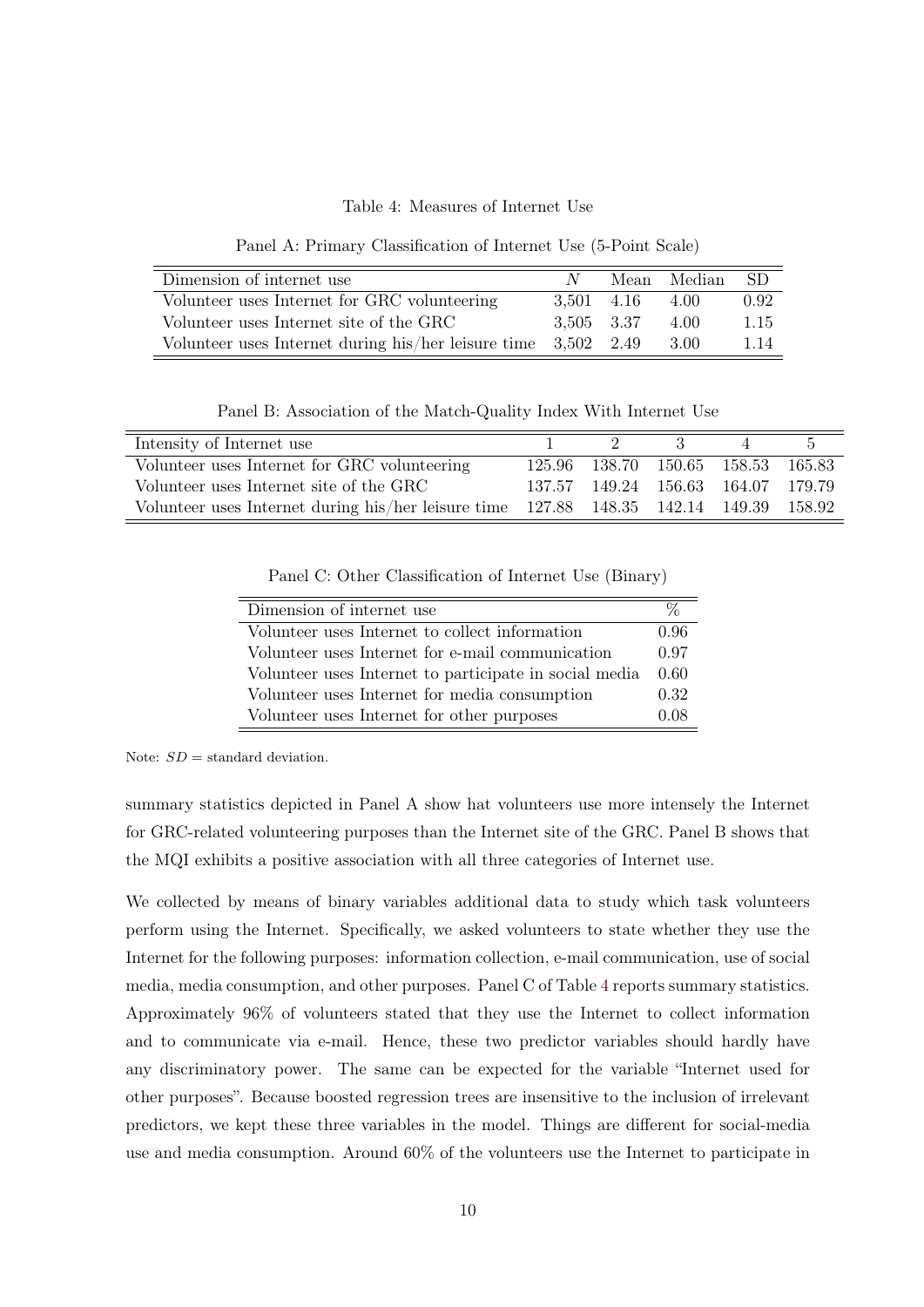social media, and only 32% stated that they use the Internet for media consumption. Out of the five categories, the use of the Internet for participation in social media showed the strongest association with the MQI.

### 3.3 Control Variables

Panel A of Table [5](#page-14-0) shows summary statistics of GRC-specific and volunteering-related control variables. We asked volunteers whether they have a contact person on site, whether the GRC supports them, whether they can participate in decision-making processes, and whether they attended training courses (on volunteer management and volunteer satisfaction, tenure, and commitment, see Cnaan and Cascio 1999). We expected that these control variables exhibit a positive correlation with match quality. For example, training programs should help to recover information about a volunteer's match-specific productivity. At the same time, training periods help a volunteer to "learn-on-the-job". In the labour-economics literature, learning-on-the-job effects typically are differentiated from match-quality effects (see Nagypál 2007). In case of our match-quality index, it is difficult to disentangle the efect of learning-onthe-job and match quality on the congruence of motives and utility, and given a lack of data that could be used for this purpose we did not make an attempt in this direction.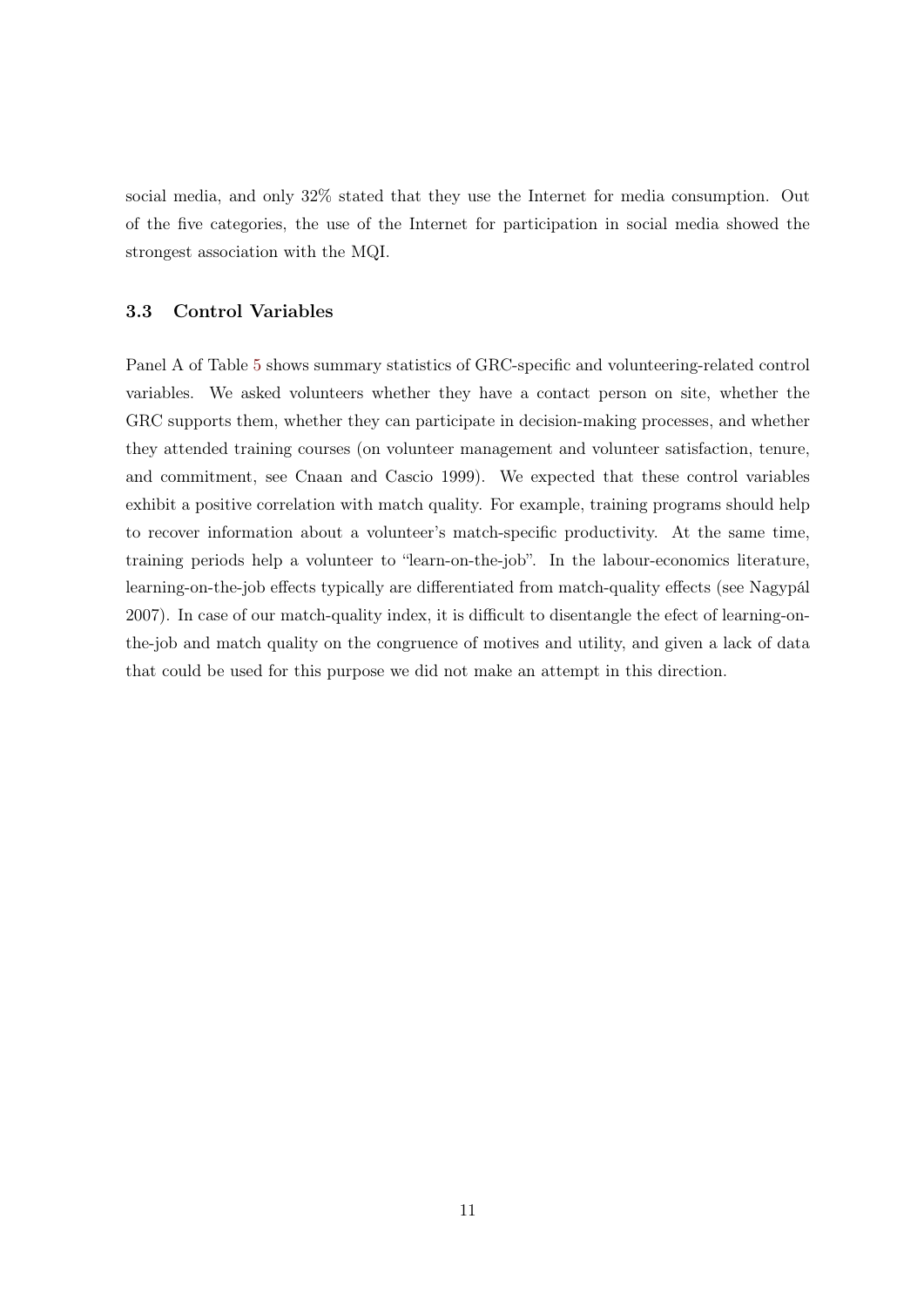<span id="page-14-0"></span>

Table 5: Control Variables Table 5: Control Variables

> Note:  $SD$  = standard deviation. Note:  $SD =$  standard deviation.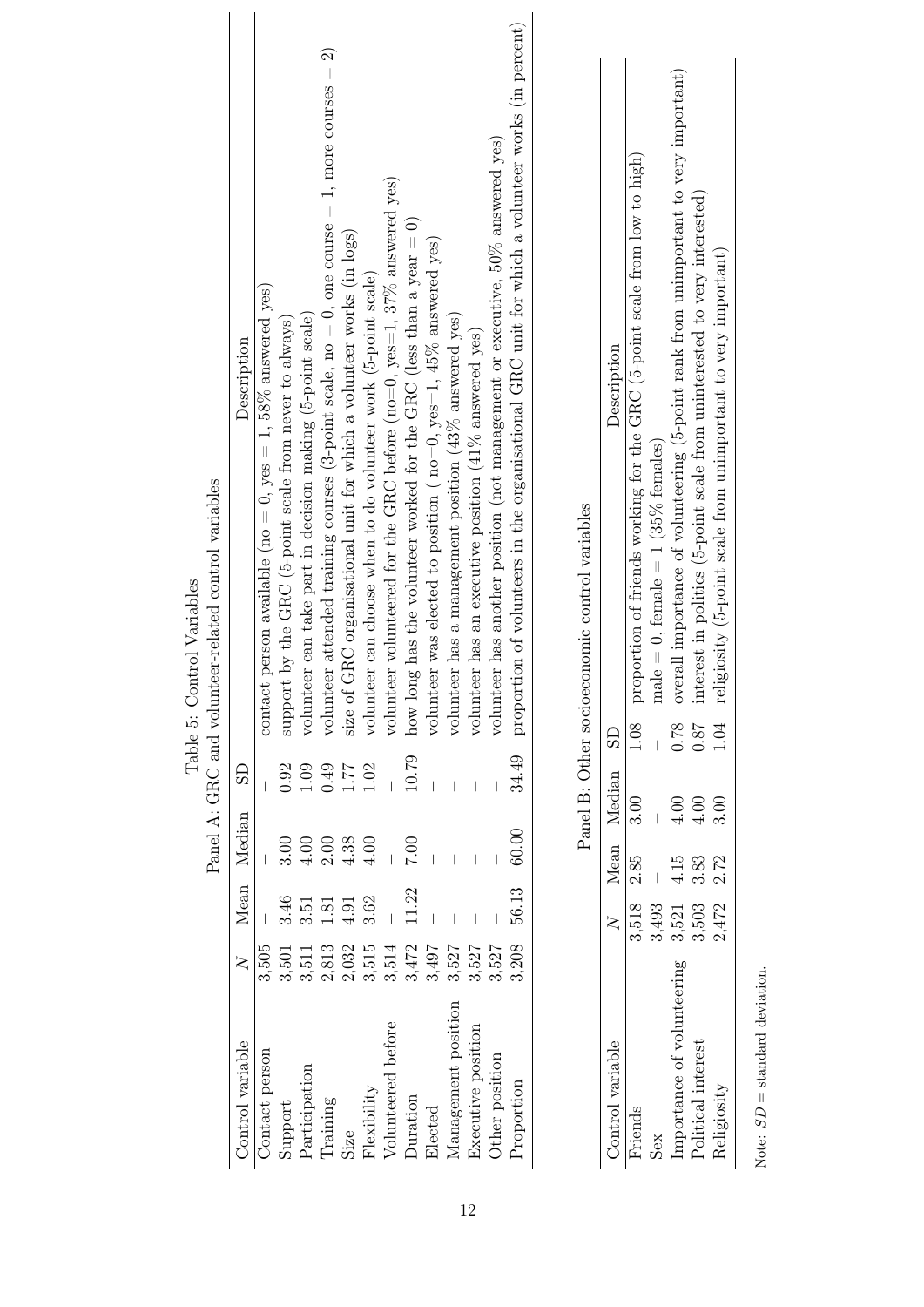Match quality may improve if a volunteer can choose when to do volunteer work. Also, match quality should improve if a volunteer had done volunteer work for the GRC before he or she entered into the current volunteer position (for a search model of branch and firm search, see Neal 1999). Match quality should also be linked to the duration of the current volunteer position. On the one hand, match quality should improve in duration because a long-serving volunteer should be familiar with how the GRC is organised and with the requirements of a volunteer position. A long-serving volunteer, thus, may have had the chance to find out whether the requirements of a volunteer position match his or her motives for doing volunteer work. As a result, classic search models of the labour market predict that match quality increases with tenure (see Jovanovic 1979). On the other hand, job-specific human capital lowers the incentive to search for another volunteer position within the GRC or in another volunteer organization. In the terminology of labour economics, a long-serving volunteer who has accumulated much job-specific human capital will reject "outside offers" even if match quality is low (see Barmby et al. 2012, and the references cited therein).

We also asked volunteers whether their volunteer position can be characterized as a management position, an executive position, or another position. Because a volunteer can be a member of the board of management of his or her organisational GRC unit and, at the same, work as a technician in this unit, the proportions of management, executive, and other positions do not sum up to unity. Finally, we asked volunteers whether they were elected to their volunteer position. An election can be interpreted as an active search process and, at the same time, may result in a specific loyality bond to the organisational unit in which a volunteer works or even to the GRC. Finally, the size of a GRC unit for which a volunteer works and the proportion of volunteers in this unit may matter because a free-rider problem may beleaguer large units, so that a volunteer does a job simply because no-one else wants to do the job, which could result on average in a low match quality.

Panel B of Table [5](#page-14-0) shows summary statistics of further socioeconomic control variables. We controlled for potential gender effects and the proportion of friends in the GRC. A large proportion of friends in the GRC may leverage self-reports of match quality because having more friends in an organisation should alleviate the gradual revelation of information on matchspecific productivity. By the same token, match quality may be high if volunteering plays an important role in a volunteer's life. At the same time, if volunteering plays an important role in a volunteer's life, self-deception may require to bring utility experiences in line with motives for volunteering. Finally, to capture general humanitarian values of a volunteer we asked for interest in politics and religiosity.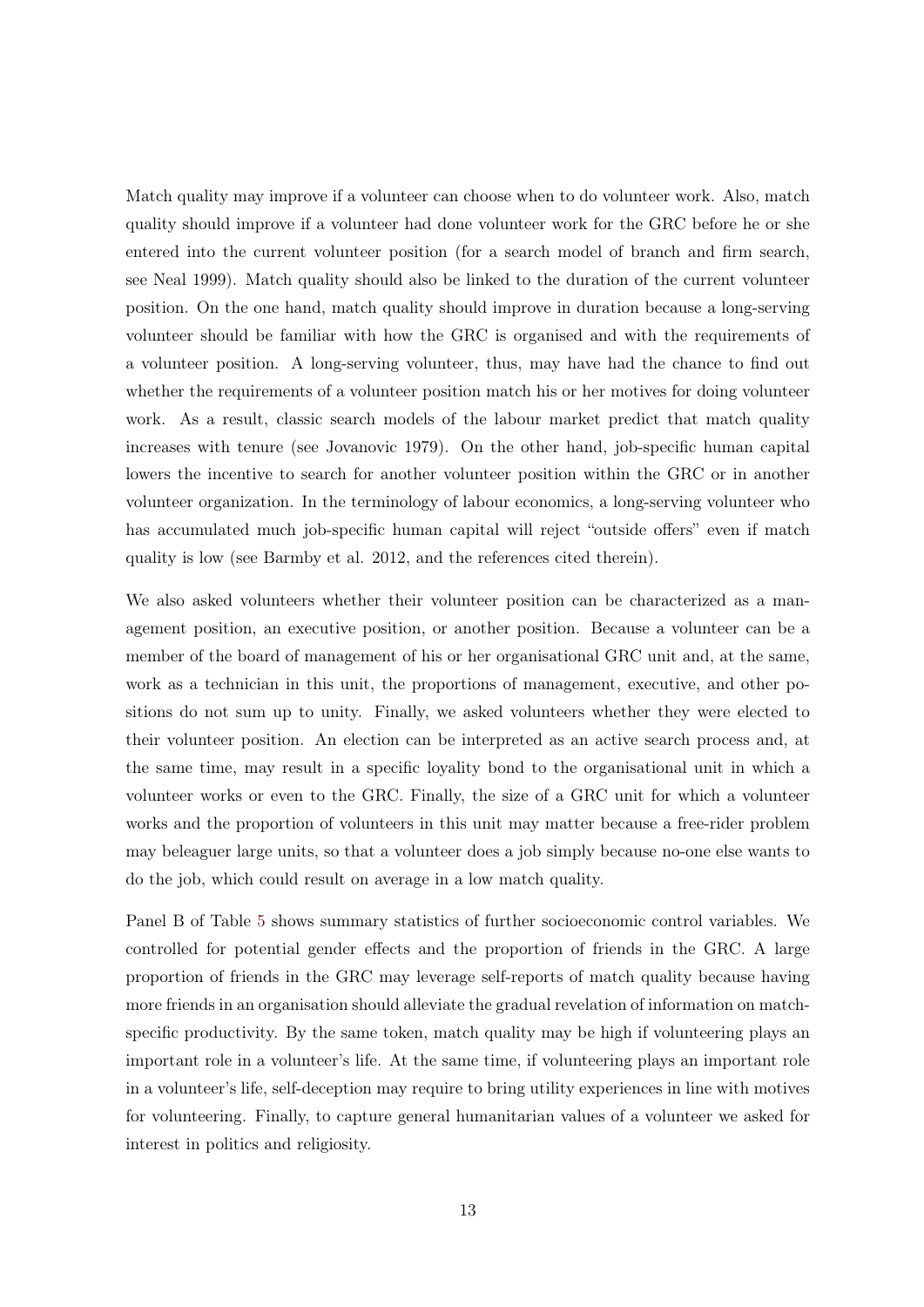# <span id="page-16-0"></span>4 Empirical Results

## 4.1 Model Specification

Estimation of boosted regression trees requires calibration of a few parameters. Two key parameters are the learning rate and the total number of trees. A smaller learning rate implies that, as Equation [\(2\)](#page-8-1) shows, more trees are needed to compute a good approximation of the predictor function,  $F(\mathbf{x})$ . Adding more trees, however, involves a trade-off. On the one hand, the boosted regression trees start tracking more closely even a complicated predictor function. Any estimation bias that results when too few trees are estimated gets smaller. On the other hand, the variance of the predictor increases as the model starts picking up any idiosyncracies of the estimation data. The predictive power of the model when applied to new or somewhat disturbed data then is likely to be poor. The resulting trade-off between variance and bias implies that it is possible to detect an optimal number,  $M^*$ , of trees for a given learning rate.

<span id="page-16-1"></span>Figure 2: Determination of the Optimal Number of Trees



Note: Green line = squared error loss for the test data obtained by means of five-fold cross-validation. Black  $\lim_{n \to \infty}$  squared error loss computed for the estimation data. Dashed vertical line  $=$  optimal number of trees. Learning rate  $= 0.005$ . Test and training data were obtained by 5-fold cross-validation, minimum number of observations per terminal node = 10. Tree size = 5. Boosting proportion =  $0.5$ .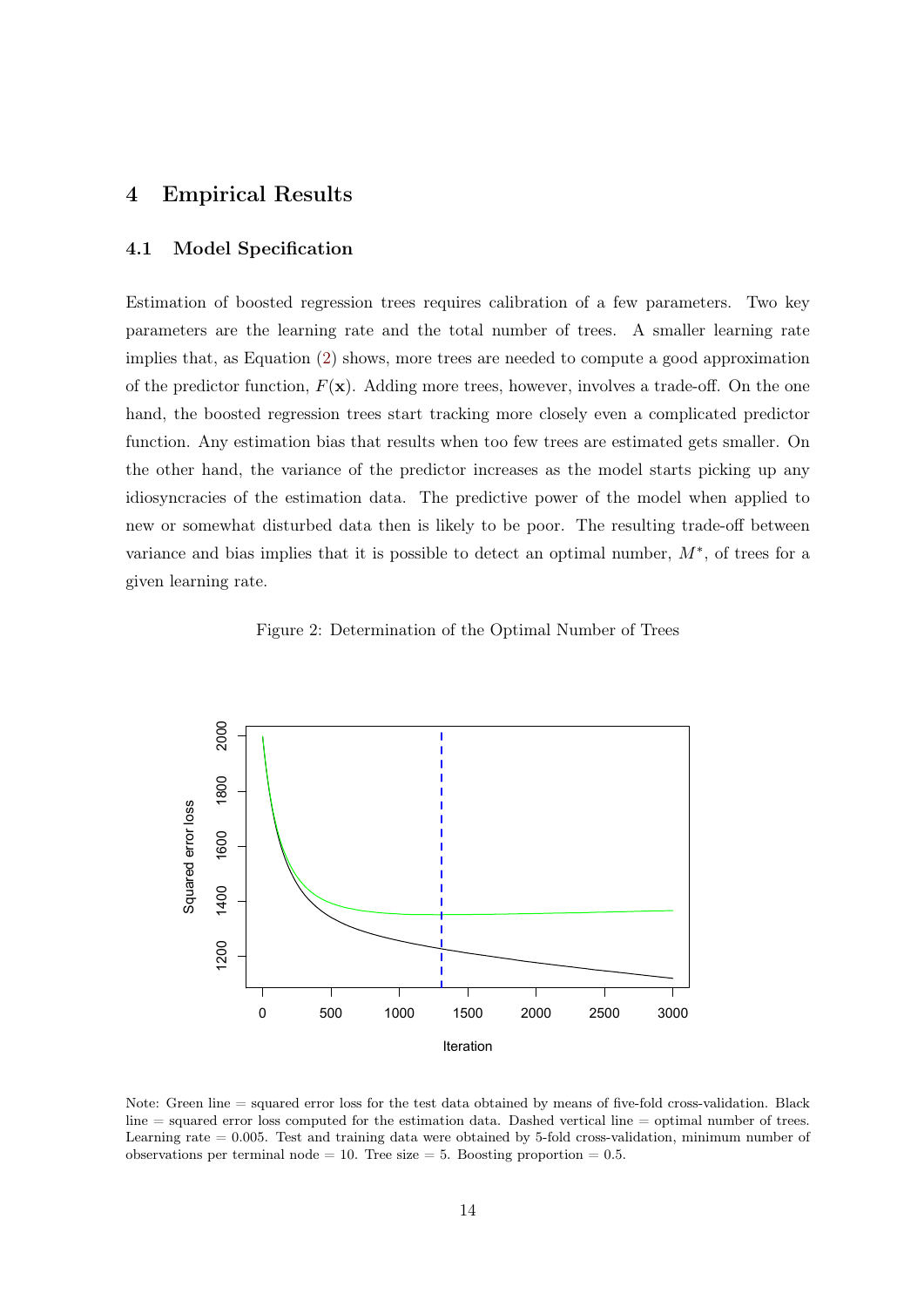Figure [2](#page-16-1) illustrates the resulting trade-off for a learning rate of  $\zeta = 0.005$ . The black line shows that adding more trees results in a successively smaller squared error loss computed for the estimation data. The squared error loss for the test data (green line; in this research, we computed the test data using 5-fold cross-validation) falls due to the bias reduction as additional trees are added to a small-scale model. Adding more trees, however, also inflates variance, and so the squared error loss for the test data starts increasing at some point as more and more trees are added to an already large model. The model features an optimal number,  $M^*$ , of trees for the given learning rate when the effects of bias reduction and variance inflation on the squared error loss balance. In Figure [2,](#page-16-1) the optimal number of trees is  $M^* = 1,311$ (dashed vertical line).

Another parameter that has to be calibrated is the tree size. The tree size governs the maximum number of terminal nodes per tree. Setting tree size to one gives stumps and so the resulting additive model would neglect any potential interaction effects between the predictors. In order to capture potential interactions of the predictor variables in general and of the control variables with Internet use in particular, we assumed a tree size to 5. Assuming a tree size of 10 gives similar results. Furthermore, we fixed the minimum number of observations per terminal node to assume the value 10. Finally, we added, as suggested by Friedman (2002), an element of stochasticity to our boosted regression trees by selecting at random 50% of the data in every iteration of the Boosting Algorithm. Increasing the proportion of randomly selected data to 75% yielded similar results (not reported).

We computed all empirical results documented in this research using the R programming environment for statistical computing (R Core Team 2015) to carry out our empirical analysis. For estimation of boosted regression trees, we used the add-on package "gbm" (Ridgeway 2015). The "gbm" package handles missing data on predictor variables using surrogate splits. Our data feature missing predictor data because not all volunteers answered all questions. Surrogate splits use predictors which trigger splits correlated with the splits identified for missing predictor variable to roll data down a tree (for the case of a classifier model, see Breimann et al. 1983, page 142).

#### 4.2 Relative Influence of Predictor Variables

Equipped with the calibrated parameters, we estimated the boosted regression trees and studied the relative influence of the various predictor variables. Relative influence is defined as the improvement in the squared error resulting from using a predictor to form splits (Breimann et al. 1983), averaged across base learners (Friedman 2001). Due to the stochasticity of the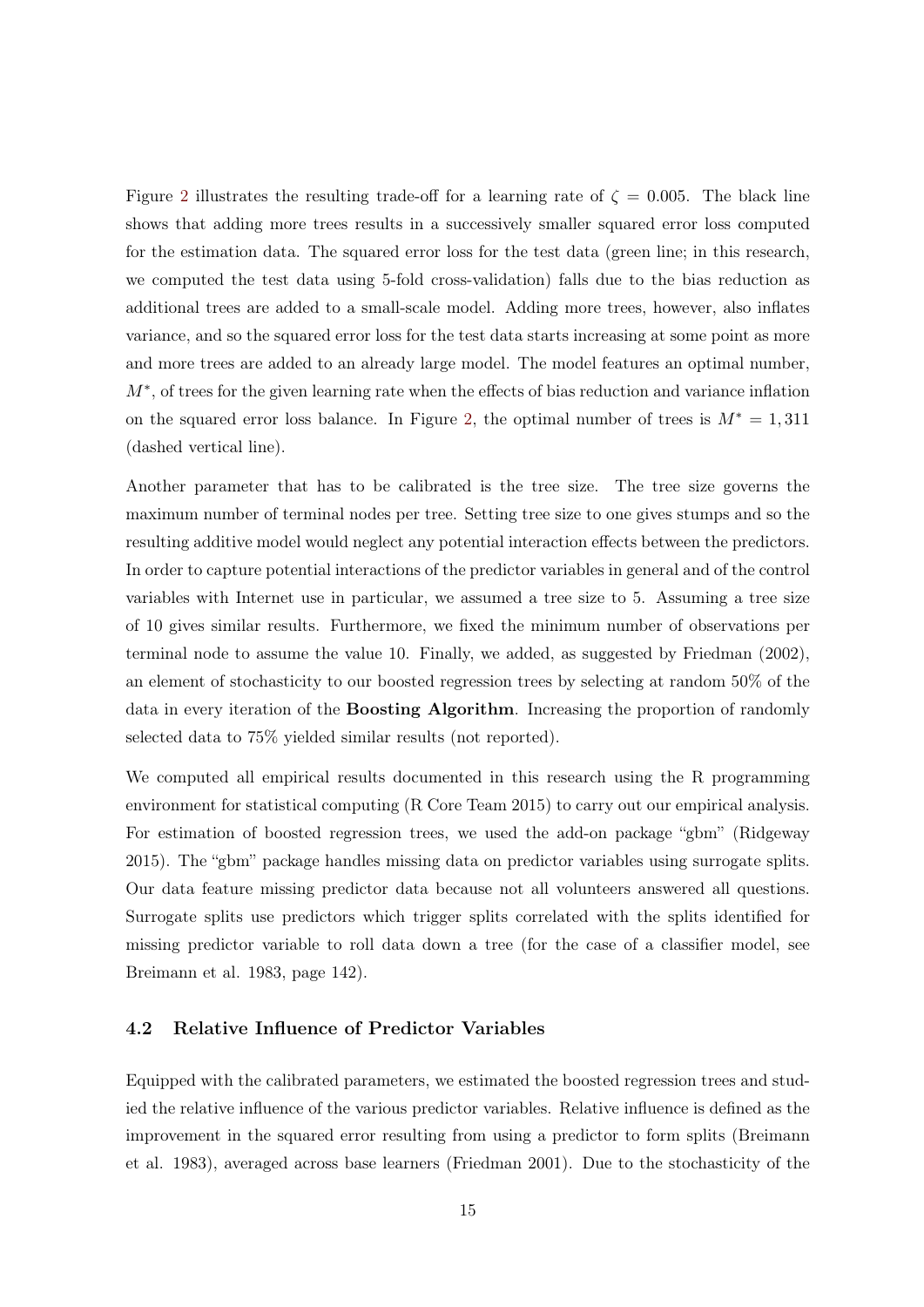| Predictor Variable                     | Mean     | SD   |
|----------------------------------------|----------|------|
| Importance of volunteering             | 41.19    | 0.94 |
| Support                                | 11.01    | 0.21 |
| Participates in social media           | 8.60     | 0.22 |
| Participation                          | 6.38     | 0.10 |
| Friends                                | 4.12     | 0.09 |
| Proportion of volunteers               | 3.62     | 0.21 |
| Flexibility                            | 3.44     | 0.16 |
| Duration                               | 3.23     | 0.29 |
| Internet of GRC                        | 3.19     | 0.09 |
| Internet for GRC                       | $2.95\,$ | 0.09 |
| Size                                   | 2.89     | 0.24 |
| Political interest                     | 2.66     | 0.18 |
| Internet used in spare time            | 1.73     | 0.13 |
| Religiosity                            | 1.18     | 0.10 |
| Elected                                | 1.10     | 0.13 |
| Training attende                       | 0.87     | 0.07 |
| Internet used for media consumption    | $0.50\,$ | 0.04 |
| Contact person                         | 0.39     | 0.06 |
| <b>Sex</b>                             | 0.32     | 0.05 |
| Executive position                     | 0.26     | 0.05 |
| Volunteered before                     | 0.15     | 0.04 |
| Management position                    | 0.07     | 0.02 |
| Other position                         | 0.06     | 0.02 |
| Internet used for other purposes       | 0.03     | 0.01 |
| Internet used for e-mail communication | 0.02     | 0.01 |
| Internet used to collect information   | 0.02     | 0.01 |

<span id="page-18-0"></span>Table 6: Relative Influence of Predictor Variables

Note: Relative influence is defined as the improvement in squared error resulting from using a predictor to form splits, averaged across base learners. Mean  $=$  mean relative influence. SD  $=$  standard deviation of relative influence. Results are based on 250 model simulation runs (50% sampling rate, learning rate 0.01, 5-fold cross-validation, mean number of optimal base learners  $= 1,279.88$ , SD of the optimal number of base  $learners = 96.66$ .

algorithm, Table [6](#page-18-0) summarizes the mean and the standard deviation of the relative influence of the predictor variables as obtained by running simulations of the model.

In terms of relative influence, the subjective importance of volunteering as perceived by a volunteer is the most important predictor of match quality followed by age and the GRCspecific variables support and participation. Other predictor variables assuming positions in the upper part of the table are duration (that is, how long a volunteer has already worked in his or her current position), the flexiblity of the working conditions, and the proportio of volunteers in an organisational GRC unit. As for the Internet variables, the top three are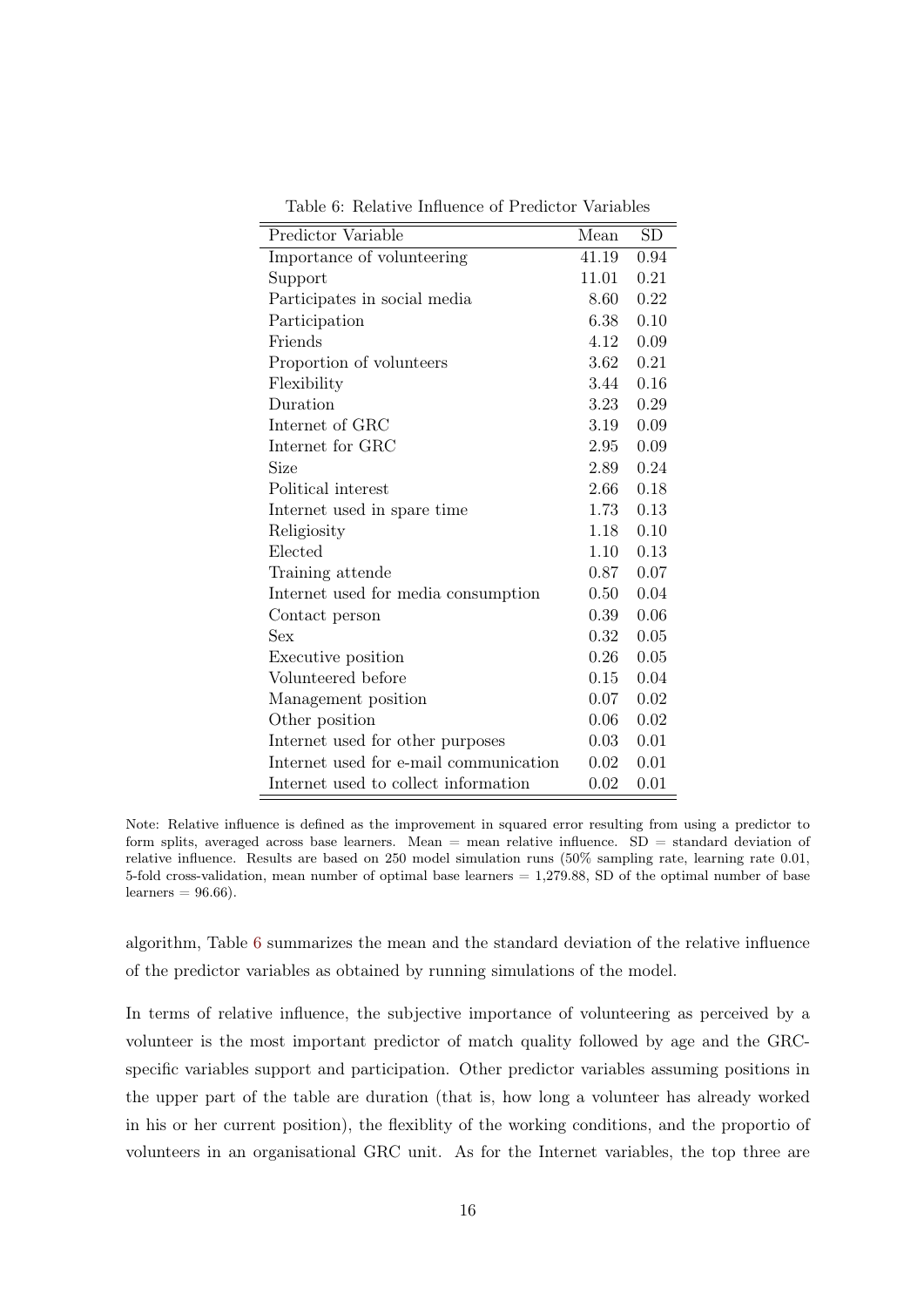participation in social media, Internet used for GRC volunteering, and Internet site of the GRC used for volunteering. The total relative influence of all Internet variables is 17% (SD  $= 0.16$ .

As a check of the robustness of the model, we split the data into an in-sample subsample and an out-of-sample subsample, where the latter contained 20% of the data. We then reestimated the boosted regression trees on the in-sample subsample and computed coefficients of determination for both subsamples. We found for the in-sample subsample  $R^2 = 0.44$  and for the out-of-sample subsample  $R^2 = 0.29$  (the coefficients of determination fluctuate to some extent randomly because of the stochasticity of the model). The empirical model, thus, has a satisfactory explanatory power and the out-of-sample  $R^2$  underscores that it is not particularly sensitive to perturbations of the data.

#### 4.3 Partial Dependence

The partial dependence plots summarized in Figure [3](#page-20-0) show how exactly the match quality index (vertical axis) correlates with several predictor variables (horizontal axis). The effects of the other predictors are taken into account using the weighted traversal technique described by Friedman (2001).

Match quality is increasing if a volunteer states that volunteering is an important part of his or her life and if a large proportion of a volunteer's friends also volunteer for the GRC. Match quality is higher on average if a volunteer has already worked for some time in his or her current position, but for a longer duration match quality decreases again (compare also the results reported by Dekimpe and Degraewe 1997). As one would have expected, match quality increases if a volunteer receives support from the GRC and is involved in decision-making processes. Match quality tends to be lower if the proportion of volunteers in an organisational GRC unit is below approximately 20%, but then rapidly increases. A small proportion of volunteers in an organisational unit may reflect that only relatively few positions are available for volunteers in such a unit, implying that a volunteer can work in relatively few different areas and/or on few different tasks. As a result, it may be harder to match volunteers to volunteer positions in such organisational GRC units. At the same time, match quality tends to decrease for intermediate-sized organisational GRC units. Match quality also increases in flexibility (that is, if a volunteer can decide when to do his or her work).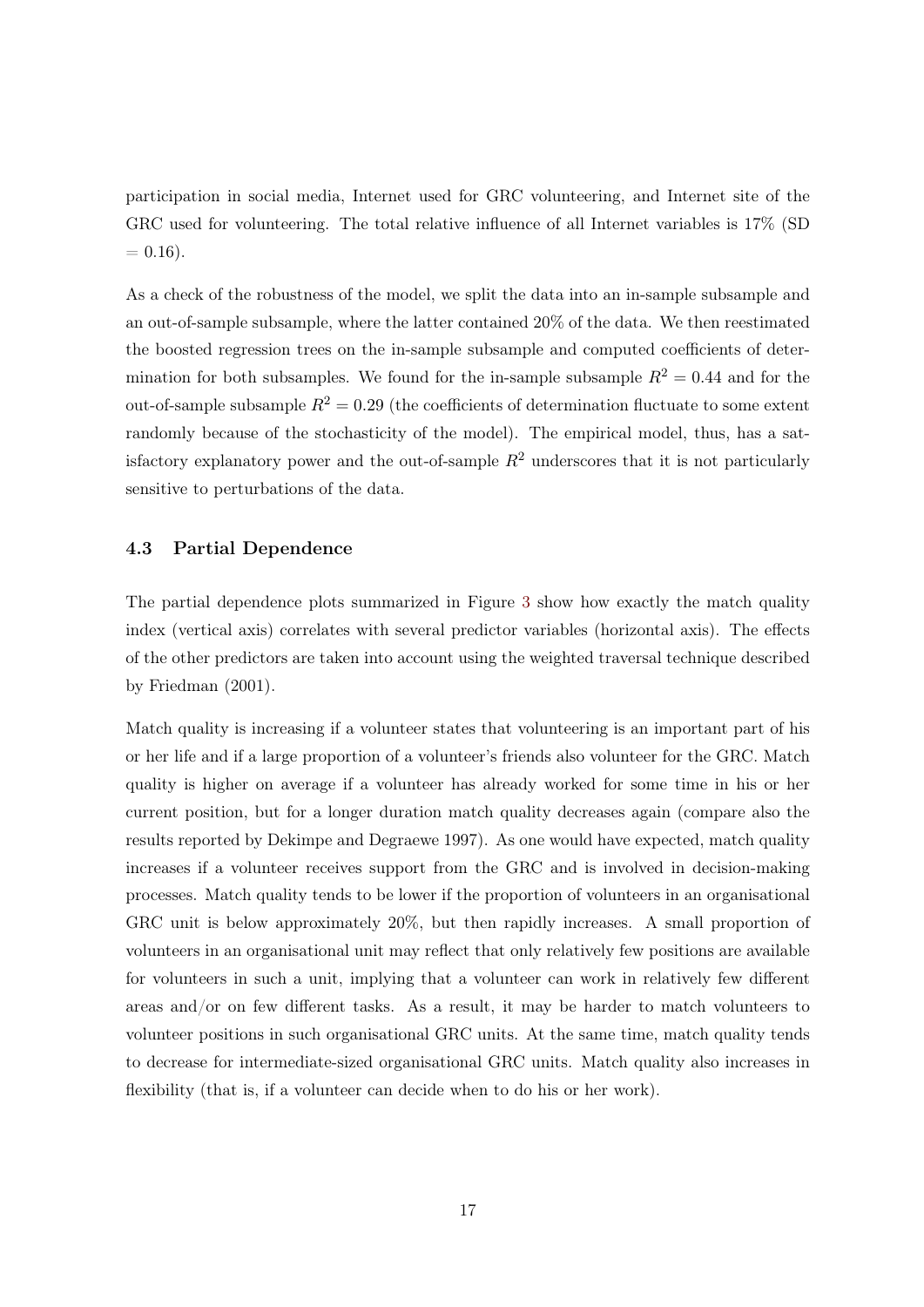<span id="page-20-0"></span>



Figure 3: Partial Dependence Plot Figure 3: Partial Dependence Plot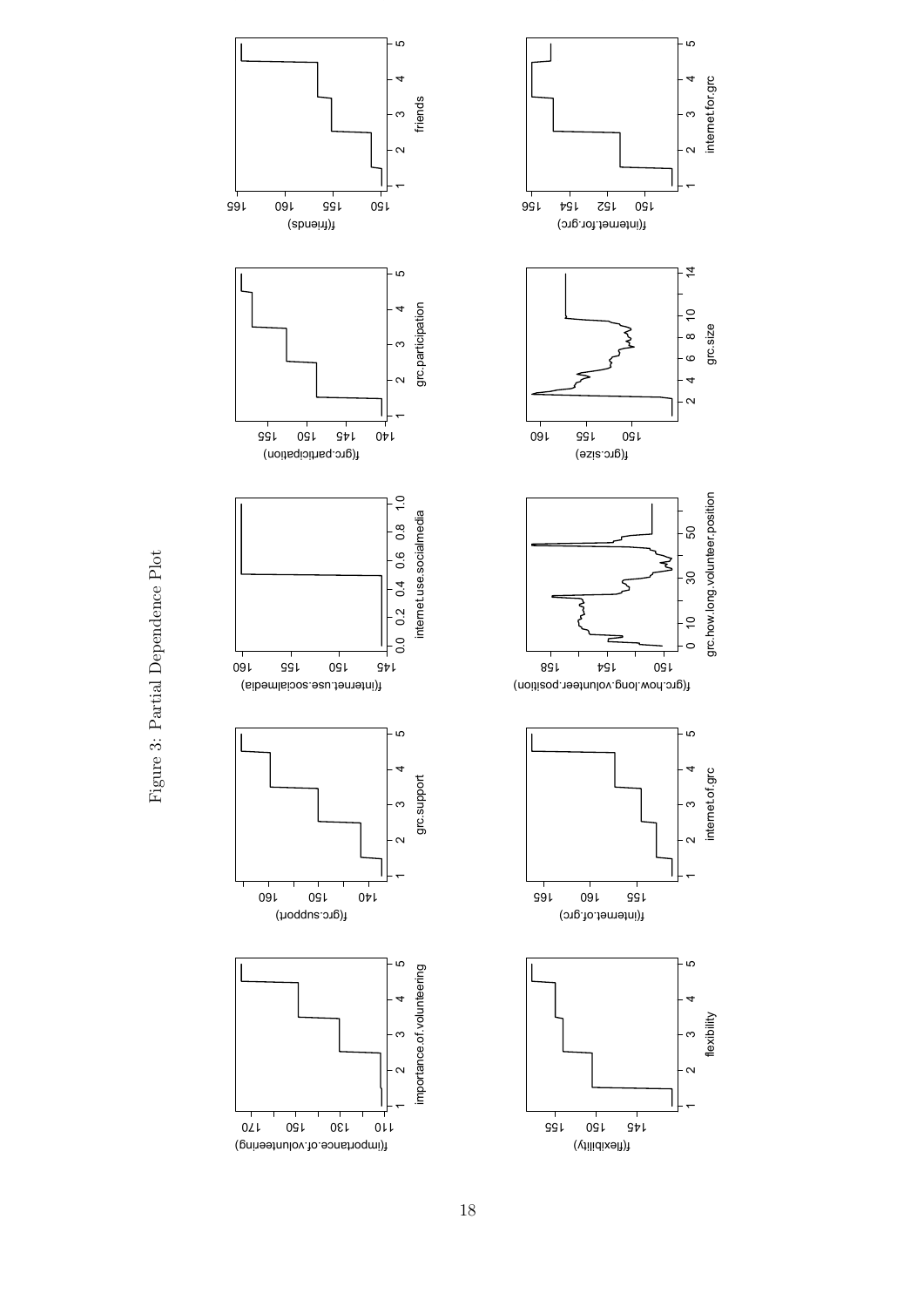Match quality is positively correlated with the three Internet-related predictor variables socialmedia usage, the intensity of usage of the Internet for GRC volunteering, and the intensity of usage of the Internet site of the GRC. As compared to social-media usage, however, the latter two predictors have a smaller relative influence. The positive correlation of match quality with the intensity of usage of two GRC-related forms of Internet use corroborates findings of Emrich and Pierdzioch (2014). They find that measures of volunteer commitment positively correlate with volunteers' use the Internet for GRC volunteering and/or use of the Internet site of the GRC. Bringing together their results with the findings reported in Figure [3](#page-20-0) suggests that, in the sample of volunteers studied in this research, one reason why intense Internet use correlates with volunteers' commitment is that it is associated with improved match quality.

The positive correlation of match quality with use of social media is consistent with recent results reported by Farrow and Yuan (2011). They analyse a sample of alumni of an American university and find that participation in social media (Facebook) groups strengthens network ties through frequency of communication with other alumni and emotional closenes to other alumni and to the university (for a definition of the strength of network ties, see Granovetter 1973; on the predictive power of social-media use for tie strength, see Gilbert and Karahalios 2009). Emotional closeness in particular strengthens a positive attitude toward volunteering and charitable giving for the university and both emotional closeness and frequency of communication eventually lead to actual volunteering and charitable giving.

Sabatini and Sarracino (2014) study Italian data and find that social-media use has a negative effect on social trust (probably because the radius of communication increases), but a positive effect on face-to-face communication. Results of extensive research on volunteering, in turn, demonstrate that face-to-face communication is an important aspect of volunteer recrutiment, one reason being that individuals learn about opportunities to volunteer (for useful literature surveys, see Wilson 2000, 2012).

The case for a positive correlation betwen social-media use and social capital is further strengthened by results reported by Steinfeld et al. (2008) and Ellison et al. (2008), who report that Facebook use helps users to form and maintain social capital, an effect that seems to be stronger for those users with a low self-esteem. Valenzuela et al. (2009) report for a sample of college students a positive correlation between the intensity of Facebook use and life satisfaction, social trust, civic engagement, and political participation. Findings by de Zúñiga et al. (2012) show that usage of social networks for information purposes is positively associated with online and offline civic and political participation.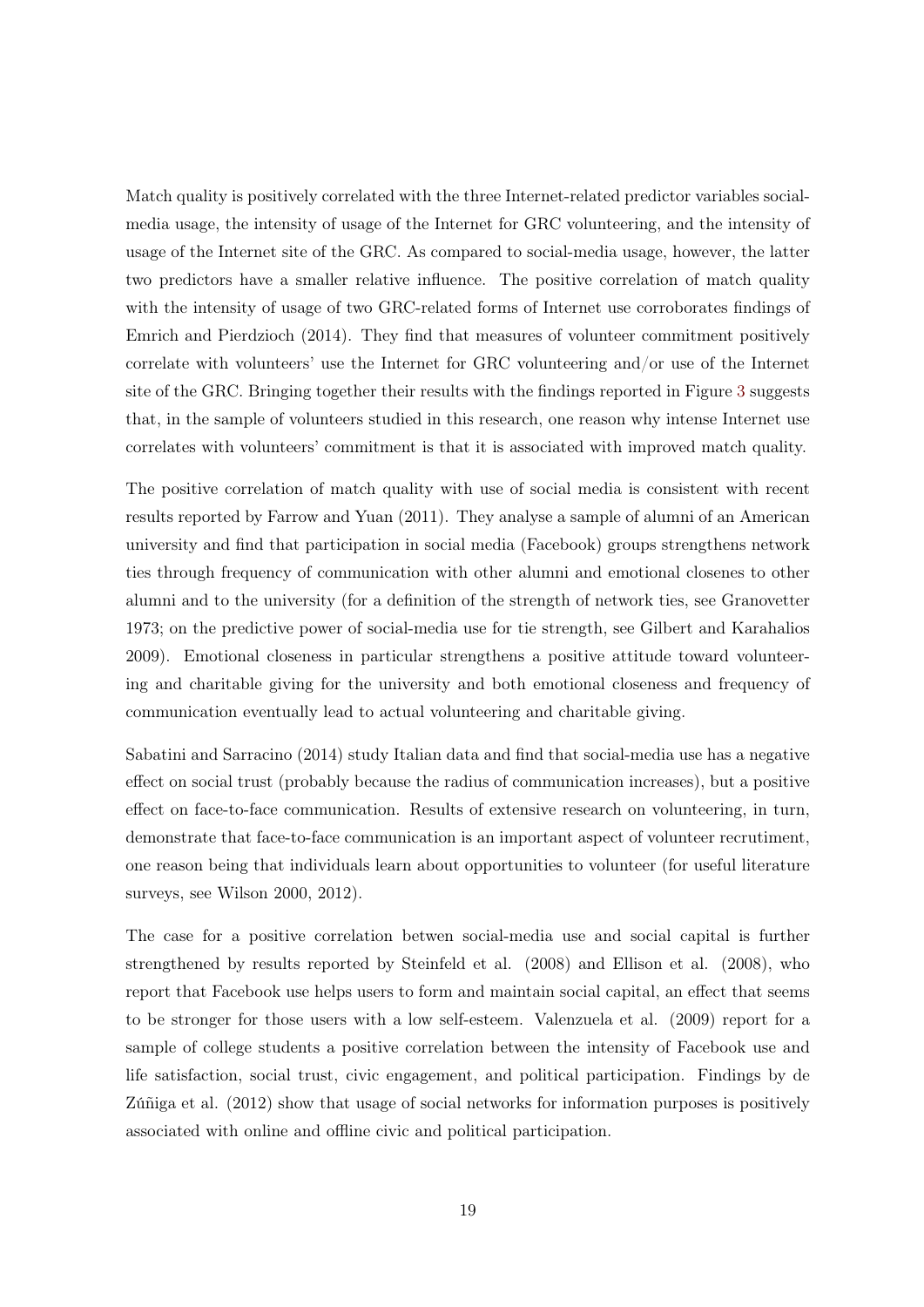Figure 4: Interaction Effects Figure 4: Interaction Effects

<span id="page-22-0"></span>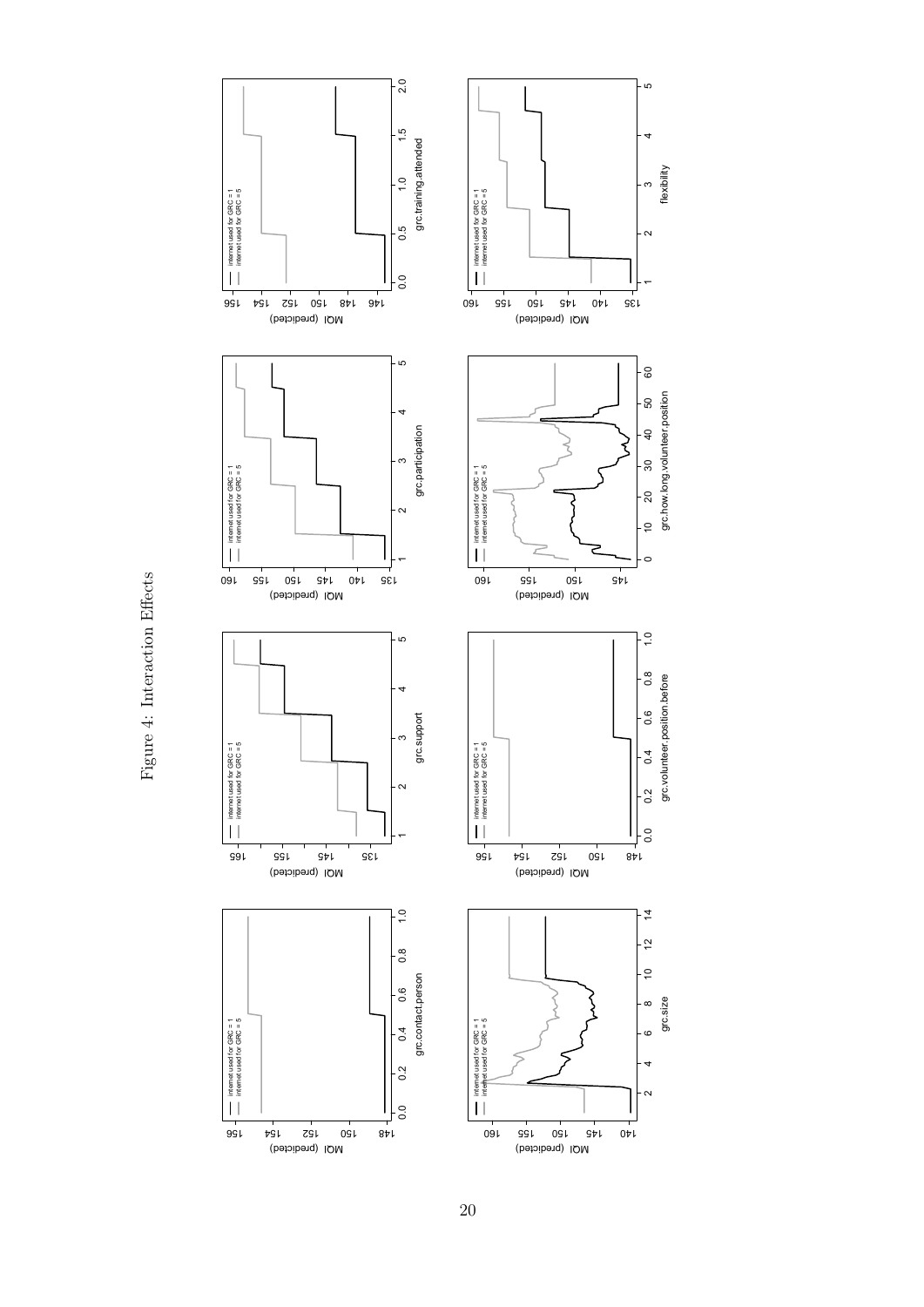#### 4.4 Interaction Effects

Internet use also affects how the other predictor variables are linked to match quality. Figure [4](#page-22-0) illustrates such interaction effects for the GRC-related variables. The black line represents the partial dependence function of the GRC-related variables when a volunteer hardly uses the Internet for GRC-related purposes, while the grey line illustrates the resulting partial dependence function when a volunteer heavily uses the Internet for GRC-related purposes. Figure [4](#page-22-0) illustrates how the switch from a low to a high intensity of Internet use shifts the partial dependence functions upward. Hence, volunteers' Internet use has a direct effect on match quality, but it also has an indirect effect that propagates through the hierarchical structure of the boosted regression trees.

# <span id="page-23-0"></span>5 Concluding Remarks

Our results suggest that match quality, on the one hand, and social-media use and the intensity of volunteering-related Interne uset, on the other hand, are positively correlated. Correlation does not establish causality because a high match quality could improve volunteers' motivation, and highly motived volunteers then may decide to use the Internet or to contact their friends via social media to search for additional information regarding training programs or other GRC activities (on the endogeneity problem, see Bauernschuster et al. 2014, Sabatini and Sarracino 2014). Hence, the interpretation of our results in terms of causal links running from Internet use to match quality should not be stretched too far. Still, the results of the partial dependence analysis strongly suggest that Internet use does not necessarily crowd out civic engagement, and that it does not eventually destroy social capital. In this respect, it should also be noted that the empirical model recovered positive interaction effects between Internet use and exogenous predictor variables like participation opportunities, GRC support, availability of training programs, and others.

A question that we could not analyse with our sample of data is how Internet use is intertwined with the flow into and out of the volunteer labour force. The sample that we analysed in this research consisted of active volunteers only, and so our results have nothing to say about the role played by Internet use for the recruitment of volunteers. By the same token, the results of the empirical analysis shed light on how match quality and Internet use are interrelated in the group of volunteers but do not inform about potential differences in the form and the intensity of Internet use across volunteers and non-volunteers. In this respect, it is also important to note that the positive correlation between Internet use and match quality detected by the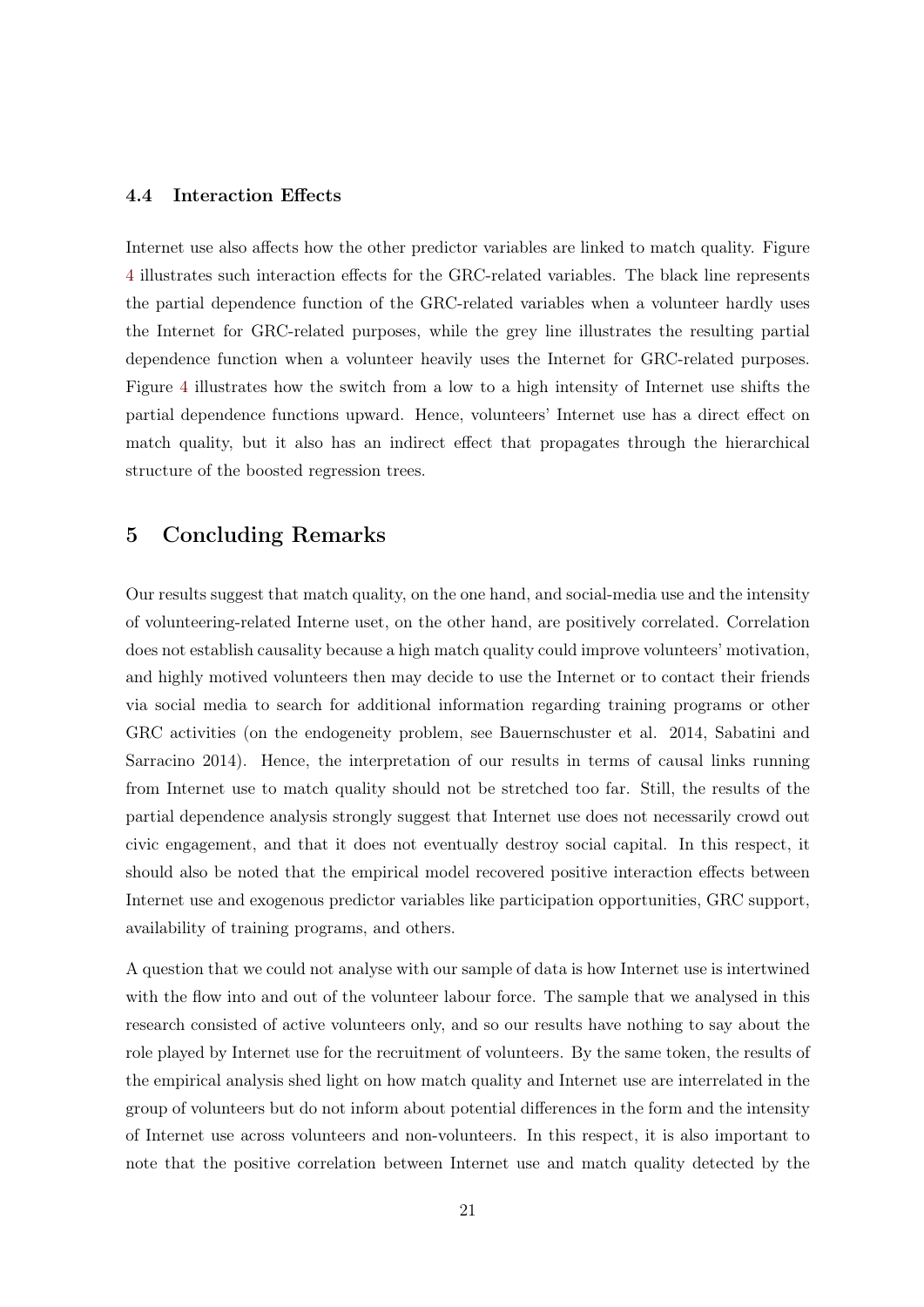boosted regression trees may in part be due to a survival bias because the sample of active volunteers analysed in this research, by construction, does not feature dissatisfied volunteers who terminated their volunteer work due to a low match quality.

Another question that needs to be addressed in future research is whether a social-desirability bias distorts the match-quality index used in this research (see Flatau et al. 2015; on the problem of "motive talk" and references to earlier research, see also Musick und Wilson 2008, pages 69−70; for a self-interest/self-protection bias that may counter a social-desirability bias, see Holmes et al. 2002). The MQI was constructed from volunteers' self-reported motives and utility experiences, and it would be biased if, for example, a volunteer states that he or she volunteers to help others merely because altruism is a socially highly respected motive. A potential social-desirability bias affects the MQI if it affects motives and utility experiences to a different extent.If a volunteer overemphasises (underemphasises) altruistic (egoistic) motives and utility experiences to the same extent, a social-desirability bias would only result in a reversal of the relative contribution of altruistic and egoistic motives and utility experiences to match quality. Such a reversal would mitigate the effect of a potential social-desirability bias on the MQI. Notwithstanding, the question of how a social-desirability bias affects the match-quality index deserves further attention in future research.

Future research should also focus in detail on how exactly match quality is linked to Internet use. The intensity of Internet use in general and the use of social media could strengthen the social ties between volunteers, resulting in a better flow of information on opportunities to volunteer. At the same time, the interaction of Internet use with participation opportunities detected by the boosted regression trees suggests that the Internet may also be an effective communication medium that better integrates volunteers into internal communication processes within the GRC and that helps to perpetuate the exchange of information between GRC staff and volunteers. As Emrich and Pierdzioch (2014) emphasise, trust-dependent transaction costs may be important in this respect. Information and search costs are one element of trust-dependent transaction costs, conflict and enforcement costs, and surveillance and monitoring costs are other elements. The Internet can help to reduce such surveillance and monitoring costs by making internal decision processes and the internal allocation of resources more transparent, and it can help to enforce norms and "good practice" rules (for analyses of the applicability of principle-agent theory in the context the management of nonprofit organisations, see Caers et al., 2006 and Coule, 2013; for why ex-post expropriation risk explains why non-profit organisations exist in the first place, see Glaeser and Shleifer 2001). A by-product of transparency and the enforcement of norms could be that it becomes easier for volunteers to bring in line their utility experiences with their motives for doing volunteer work,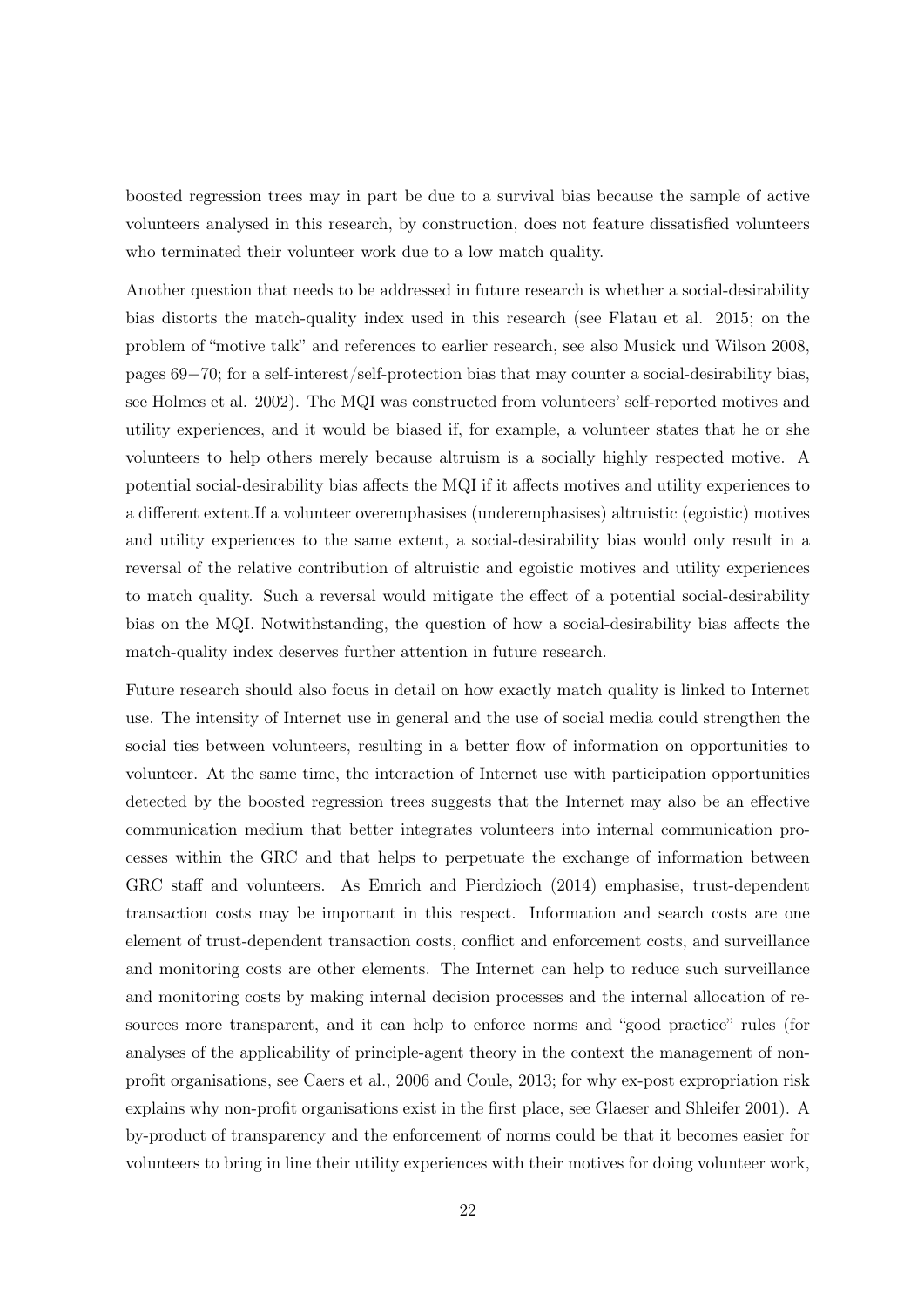such that not only match quality would increase but evenually also volunteers' commitment and satisfaction.

# References

- Akerlof, G., Rose, A., Yellen, J., Hall, L., Hall, R. (1988). Job Switching and Job Satisfaction in the U.S. Labor Market. Brookings Papers on Economic Activity, 2: 495˘594.
- Andreoni, J. (1989). Giving With Impure Altruism: Applications to Charity and Ricardian Equivalence. Journal of Political Economy, 97: 1447−1458.
- Andreoni, J. (1990). Impure Altruism and Donations to Public Goods: A Theory of Warm-Glow Giving. Economic Journal, 100: 464−477.
- Bauernschuster,S., Falck, O., and Woessmann, L. (2014). Surfing Alone? The Internet and Social Capital: Evidence From an Unforeseeable Technological Mistake. Journal of Public Economics, 117: 73−89.
- Bergstrom, T., Blume, L., and H. Varian (1986). On the Private Provision of Public Goods. Journal of Public Economics, 29: 25−49.
- Boezeman, E.J., and Ellemers, N. (2008). Pride and Respect in Volunteers' Organizational Commitment. European Journal of Social Psychology, 38, 159−172.
- Bowlus, A.J. (1995). Matching Workers and Jobs: Cyclical Fluctuations in Match Quality. Journal of Labor Economics, 13: 335−350.
- Breiman, L. (1996). Bagging Predictors. Machine Learning, 24: 123−140.
- Breiman, L. (2001). Random Forests. Machine Learning, 45: 5−32.
- Breiman, L., Friedman, J.H., Oshen, R., and Stone, C. (1983).Classification and Regression Trees. New York: Chapman & Hall.
- Barmby, T., Bryson, A., and Eberth, B. (2012). Human Capital, Matching and Job Satisfaction. Economics Letters, 17: 548−551.
- Caers, R., u Bois, C., Jegers, M., De Gieter, S., Schepers, C, and Pepermans, R. (2006). Principal-Agent Relationships on the Stewardship-Agency Axis. Nonprofit Management and Leadership, 17: 25−47.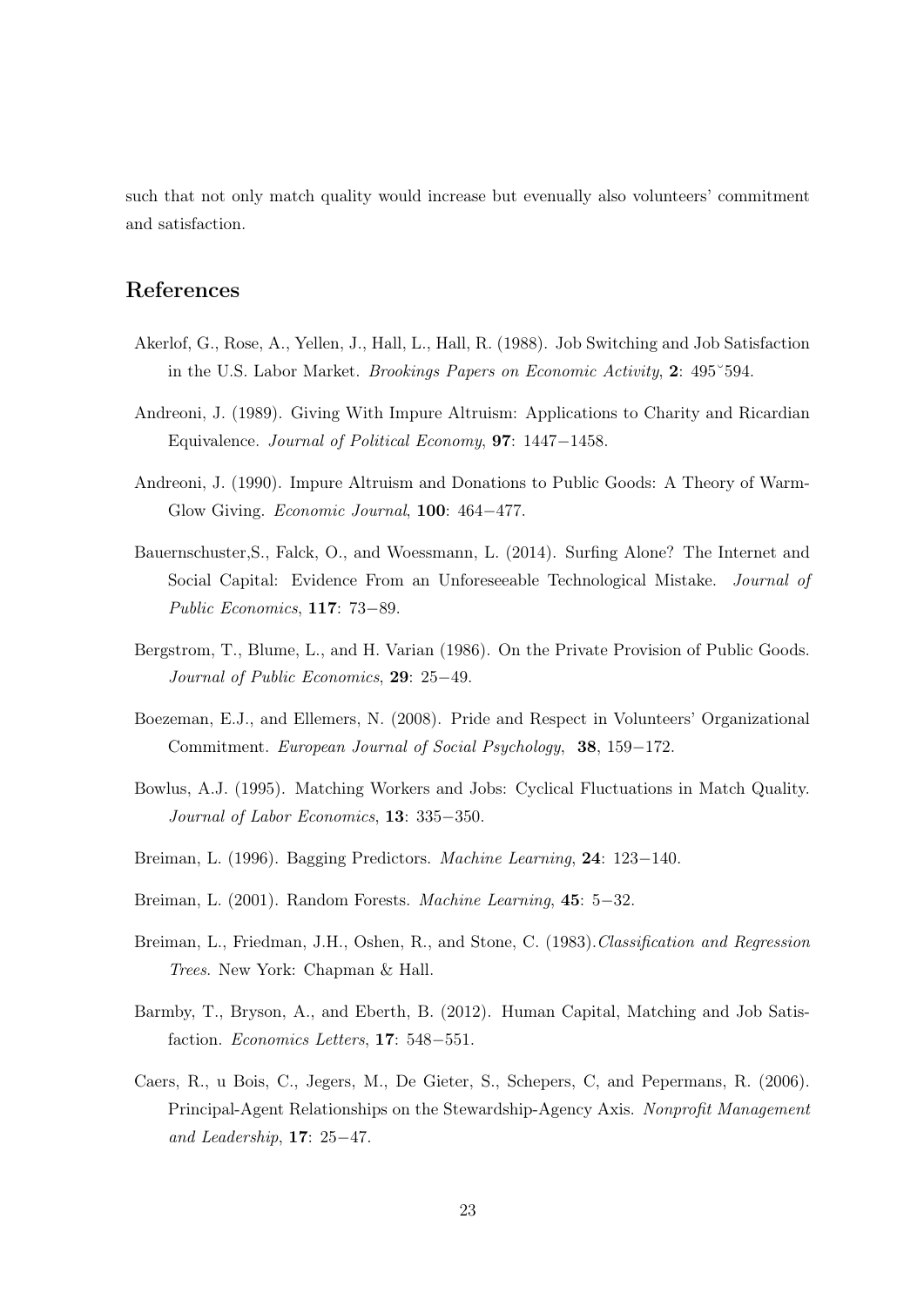- Cnaan, R., and Cascio, T. (1999). Performance and Commitment: Issues in Management of Volunteers in Human Service Organizations. Journal of Social Service Research, 24: 1−37.
- Clary, E.G., Snyed, M., Ridge, R.D., Copeland, J., Stukas, A.A., Haugen, J., and Miene, P. (1998). Understanding and Assessing the Motivations of Volunteers: A Functional Approach. Joumal of Personality and Social Psychology, 74: 1516−1530.
- Coule, T.C. (2013). Nonprofit Governance and Accountability: Broadening the Theoretical Perspective. Nonprofit and Voluntary Sector Quarterly, 2.: 1−23.
- de Zúñiga, H.G., Jung, N., and Valenzuela, S. (2012). Social Media Use for News and Individuals' Social Capital, Civic Engagement and Political Participatin. ournal of Computer-Mediated Communication, 17: 319−336.
- Dekimpe, M.G., and Degraewe, Z. (1997). The Attrition of Volunteers. European Journal of Operational Research, 98, 37−51.
- Duncan, B. (1999). Modeling Charitable Contributions of Time and Money. Journal of Public Economics, 72: 213−242.
- Ellison, N.B., Steinfeld, C., and Lampe, C. (2008). The Benefits of Facebook "Friends:" Social Capital and College Students'. Use of Online Social Network Sites. Journal fo Computer-Mediated Communicaiton, 12: 1143−1168.
- Emrich, E. and Pierdzioch, C. (2014). The Internet and the Commitment of Volunteers: Empirical Evidence for the German Red Cross. Unpublished manuscript.
- Emrich, E., Pierdzioch, C., and Oestmann, M. (2014). The Intensity of Internet Use By Volunteers: Empirical Results for the Internet Portal of the German Football Association. European Sport Management Quarterly, 14: 238−258.
- Farrow, H., and Yuan, Y.C. (2011). Building Stronger Ties With Alumni Through Facebook to Increase Volunteerism and Charitable Giving. Journal fo Computer-Mediated Communicaiton, 16: 445−464.
- Ferreira, P., and Taylor, M. (2011). Measuring Match Quality Using Subjective Data. Economics Letters, 113: 304−306.
- Flatau, J., Emrich, E., and Pierdzioch, C: (2015). Zur empirischen Prüfbarkeit des homo (socio-) oeconomicus anhand der Messung der Motive ehrenamtlichen Engagements in Sportvereinen. Journal of Applied Social Science Studies (forthcoming).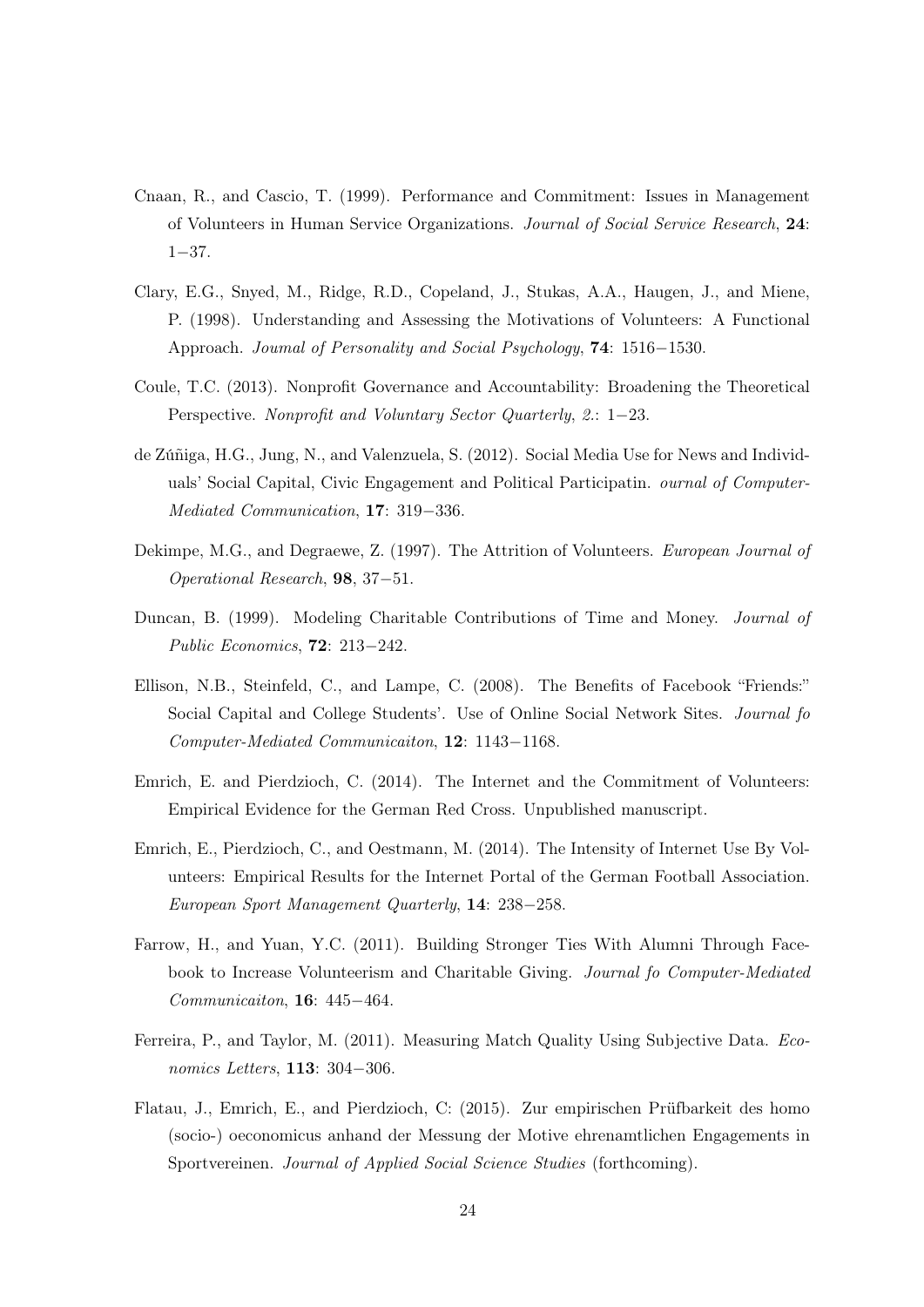- Franzen, A. (2003). Social Capital and the Internet: Evidence from Swiss Panel Data. Kyklos, 56: 341−360.
- Freeman, R. (1978). Job Satisfaction as an Economic Variable. American Economic Review, 68: 135−141.
- Friedman, J.H. (2001). Greedy Function Approximation: A Gradient Boosting Machine. Annals of Statistics, 29: 1189−1232.
- Friedman, J.H. (2002). Stochastic Gradient Boosting. Computational Statistics and Data Analysis, 38: 367−378.
- Galindo-Kuhn, R., and Guzley,R.M. (2001). The Volunteer Satisfaction Index: Construct Definition, Measurement, Development, and Validation. Journal of Social Service Research, 28, 45−68.
- Garner, J.T., and Garner, L.T. (2009). Volunteering an Opinion: Organizational Voice and Volunteer Retention in Nonprofit Organizations. Nonprofit and Voluntary Sector Quarterly, 40, 813−828.
- Gielen, A. (2013). Repeated Job Quits: Stepping Stones or Learning About Quality? IZA Journal of European Labor Studies, 2: 7−22.
- Gilbert, E., and Karahalios, K. (2009). Predicting Tie Strength With Social Media. *Proceed*ings of the Conferece on Human Factors in Computing Systems (CHI'09): 211−220.
- Glaeser, E.L., and Shleifer, A. (2001). Not-for-profit Entrepreneurs. Journal of Public Economics, 81: 99-115.
- Granovetter, M.S: (1973). The Strength of Weak Ties. American Journal of Sociology, 78: 1360−1380.
- Green, F. (2010). Well-Being, Job Satisfaction and Labour Mobility. Labour Econmics, 17: 897−903.
- Hampton, K., and Wellman, B. (2003). Neighboring in Netville: How the Internet Supports Community and Social Capital in a Wired Suburb. City and Community, 2: 277−311.
- Harbaugh, W.T. (1998). What Do Donations Buy? A Model of Philanthropy Based on Prestige and Warm Glow. Journal of Public Economics, 67: 269−284.
- Hastie, T., Tibshirani, R. and Friedman, J. (2009) The Elements of Statistical Learning. Data Mining, Inference, and Prediction, Springer Science and Business Media, LLC.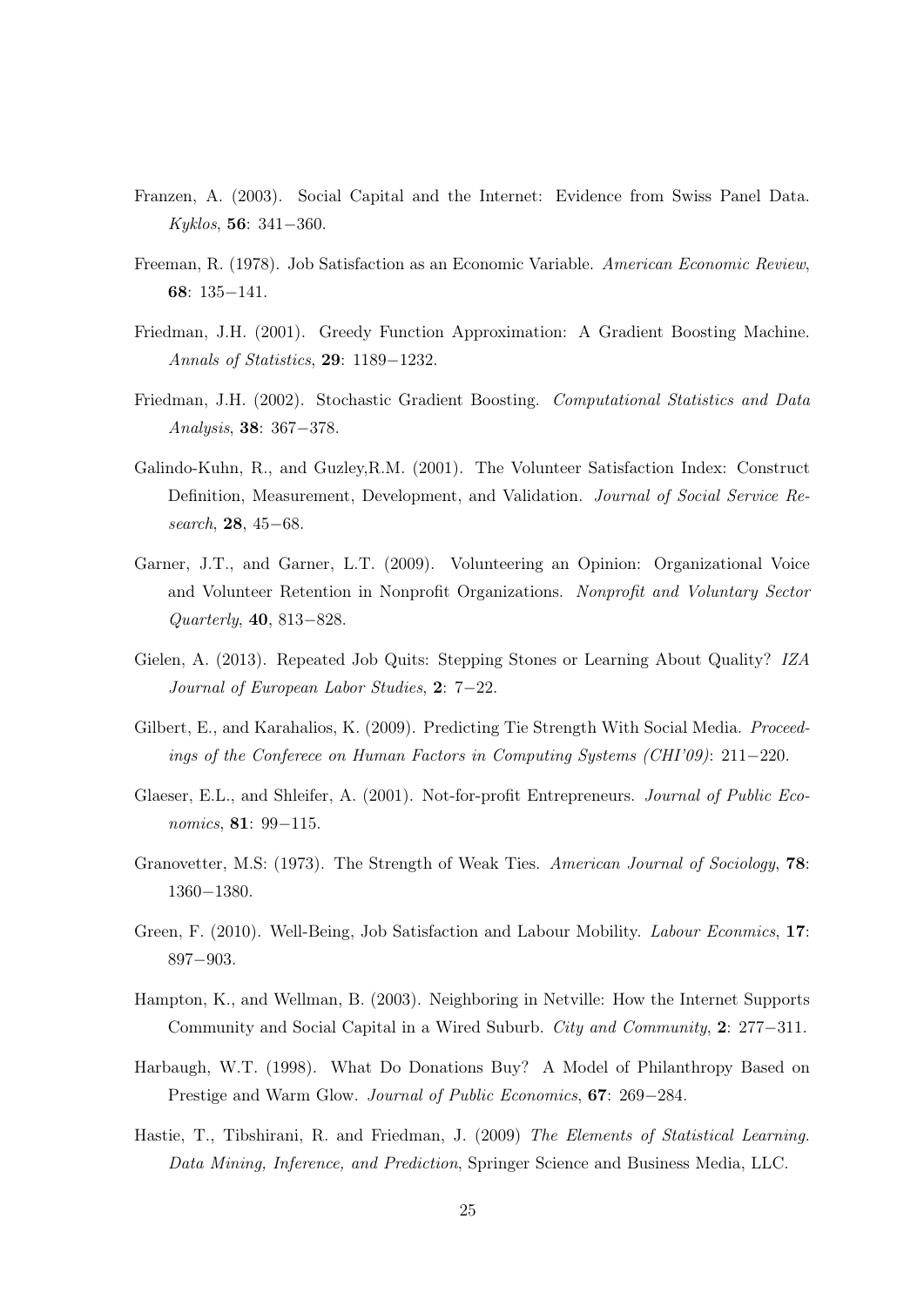- Holmes, J.G., Miller, D.T., and Lerner, M.J. (2002). Committing Altruism Under the Cloak of Self-Interest: The Exchange Fiction. Journal of Experimental Social Psychology, 38: 144−151.
- Hustinx, L. (2010). I Quit, Therefore I Am? Volunteer Turnover and the Politics of Self-Actualization. Nonprofit and Voluntary Sector Quarterly, 39, 236−255.
- Jackson, C.K. (2013). Match Quality, Worker Productivity, and Worker Mobility: Direct Evidence. Review of Economics and Statistics, 2013, 95: 1096−1116.
- James, G., Witten. D., Hastie, T., and Tibshirani, R. (2013). An Introduction to Statistical Learning: With Applications in R. New York: Springer.
- Jovanovic, B. (1979). Job Matching and the Theory of Turnover. Journal of Political Economy, 87: 972−990.
- Menchink, P.L., and B.A. Weisbrod (1987). Volunteer labour Supply. Journal of Public Economics, 32: 159−183.
- Musick, M. A., and J. Wilson (2008). Volunteers: A Social Profile. Bloomington: Indiana University Press.
- Nagypál, É. (2007). Learning by Doing vs. Learning about Match Quality: Can We Tell Them Apart?, Review of Economic Studies, 74, 537−566.
- Neal, D. (1999). The Complexity of Job Mobility Among Young Men. Journal of Labor Economics, 17: 237−261.
- Putnam, R. D. (1995). Bowling Alone. America's Declining Social Capital. Journal of Democracy 6: 75−78.
- R Core Team (2015). R: A language and environment for statistical computing. R Foundation for Statistical Computing, Vienna, Austria. <http://www.R-project.org/>.
- Ridgeway, G., with contributions from others (2015). gbm: Generalized Boosted Regression Models. R package version 2.1.1. <http://CRAN.R-project.org/package=gbm>.
- Roberts, R.D. (1984). A Positive Model of Private Charity and Public Transfers. Journal of Political Economy, 92: 136−148.
- Sabatini,F., and Sarracino, F. (2014). Will Facebook Save or Destroy Social Capital? An Empirical Investigation Into the Effect of Online Interactions on Trust and Networks.